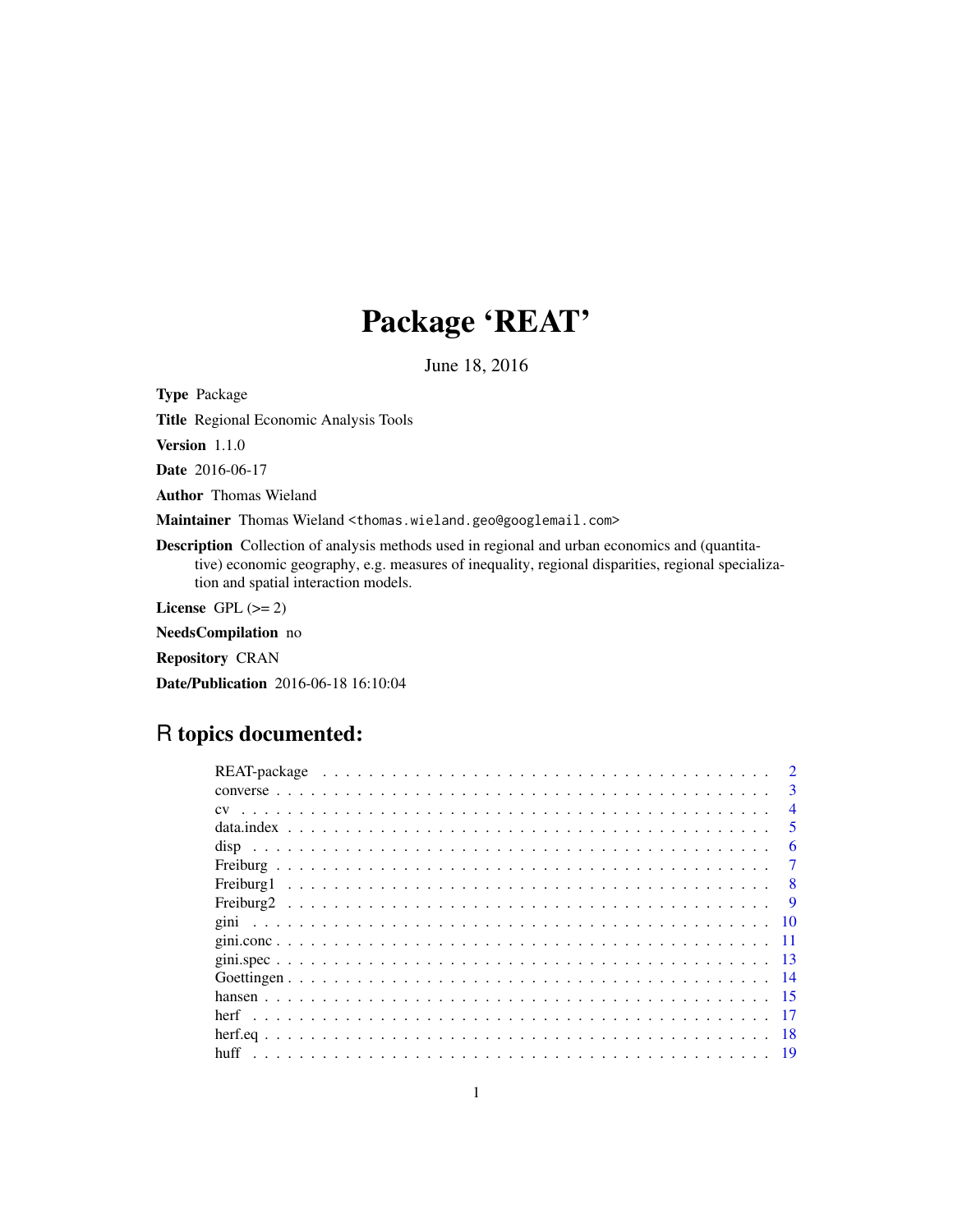#### <span id="page-1-0"></span>2 REAT-package

| Index |  |  |  |  |
|-------|--|--|--|--|
|       |  |  |  |  |
|       |  |  |  |  |
|       |  |  |  |  |
|       |  |  |  |  |
|       |  |  |  |  |
|       |  |  |  |  |

REAT-package *Regional Economic Analysis Tools*

#### **Description**

This package contains a collection of models and analysis methods used in regional and urban economics and (quantitative) economic geography. The functions in this package can be divided in six groups: (1) analysis of regional disparities and inequality (including *Gini coefficient* and *Lorenz curve*), (2) specialization of regions (including *spatial Gini coefficient* and *Krugman coefficient for regional specialization*), (3) spatial concentration of industries (including *spatial Gini coefficient for industry concentration*), (4) regional growth (including traditional *shift-share analysis*), spatial interaction models (including *Huff model* and *Hansen accessibility*) and (6) additional tools for data preparation und visualization. The package also contains data examples.

#### Author(s)

Thomas Wieland

Maintainer: Thomas Wieland <thomas.wieland.geo@googlemail.com>

#### References

Dinc, M. (2002): "Regional and Local Economic Analysis Tools". Prepared for the Public Finance, Decentralization and Poverty Reduction Program (World Bank Institute). Washington, D.C. : The World Bank.

Doersam, P. (2004): "Wirtschaftsstatistik anschaulich dargestellt". Heidenau : PD-Verlag.

Farhauer, O./Kroell, A. (2013): "Standorttheorien: Regional- und Stadtoekonomik in Theorie und Praxis". Wiesbaden : Springer.

Guessefeldt, J. (1999): "Regionalanalyse". Muenchen : Oldenbourg.

Lessmann, C. (2005): "Regionale Disparitaeten in Deutschland und ausgesuchten OECD-Staaten im Vergleich". *ifo Dresden berichtet*, 3/2005.

Loeffler, G. (1998): "Market areas - a methodological reflection on their boundaries". In: *GeoJournal*, 45, 4, p. 265-272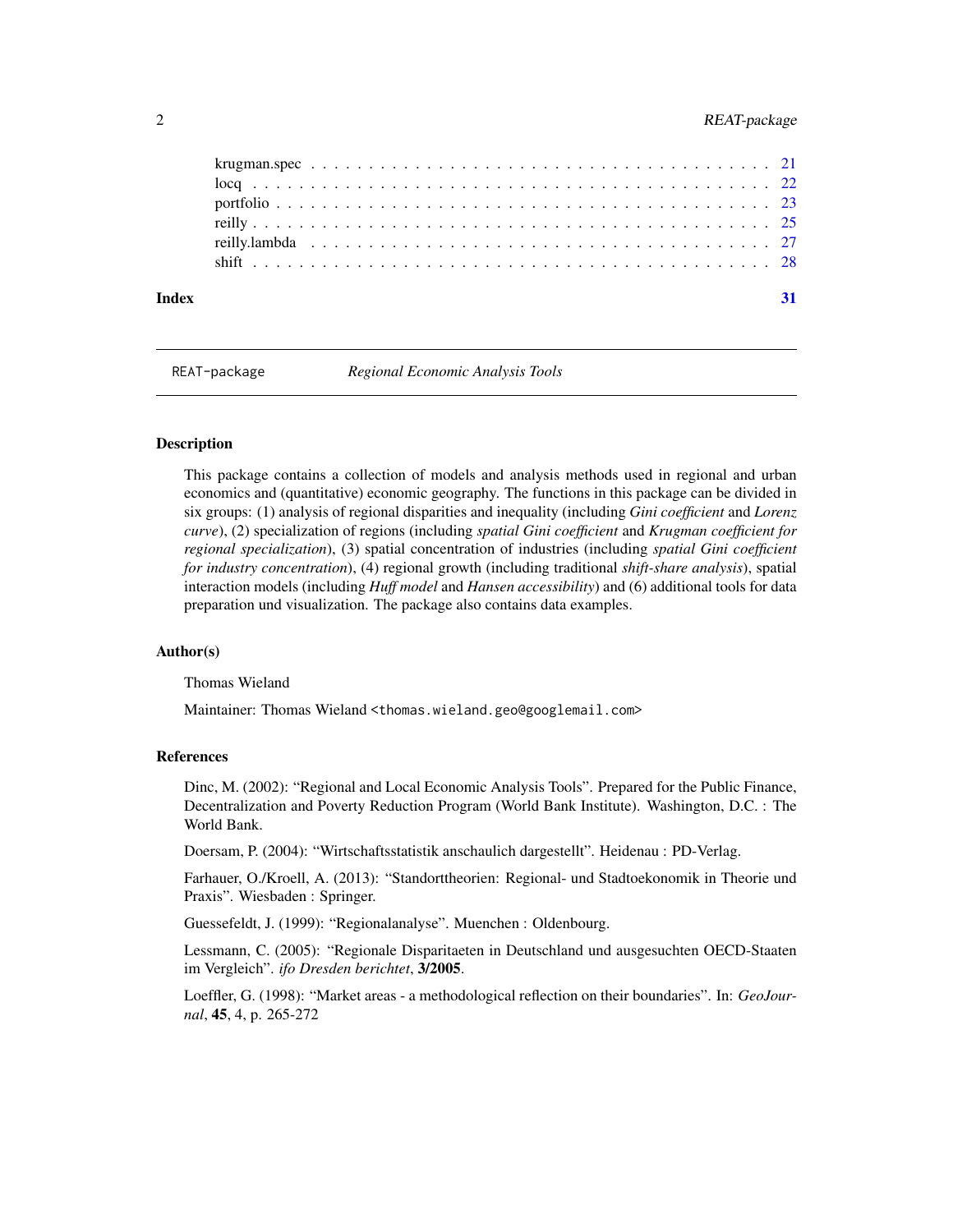<span id="page-2-1"></span><span id="page-2-0"></span>

Calculating the breaking point between two cities or retail locations

#### Usage

converse(P\_a, P\_b, D\_ab)

#### Arguments

| P a  | a single numeric value of attractivity/population size of location/city a         |
|------|-----------------------------------------------------------------------------------|
| P b  | a single numeric value of attractivity/population size of location/city $b$       |
| D ab | a single numeric value of the transport costs (e.g. distance) between $a$ and $b$ |

#### Details

The *breaking point formula* by Converse (1949) is a modification of the *law of retail gravitation* by Reilly (1929, 1931) (see the functions reilly and reilly.lambda). The aim of the calculation is to determine the boundaries of the market areas between two locations/cities in consideration of their attractivity/population size and the transport costs (e.g. distance) between them. The models by Reilly and Converse are simple *spatial interaction models* and are considered as *deterministic market area models* due to their exact allocation of demand origins to locations. A probabilistic approach including a theoretical framework was developed by Huff (1962) (see the function huff).

#### Value

a list with two values ( $B_a$ a: distance from location a to breaking point,  $B_b$ : distance from location b to breaking point)

#### Author(s)

Thomas Wieland

#### References

Converse, P. D. (1949): "New Laws of Retail Gravitation". In: *Journal of Marketing*, 14, 3, p. 379-384.

Huff, D. L. (1962): "Determination of Intra-Urban Retail Trade Areas". Los Angeles : University of California.

Loeffler, G. (1998): "Market areas - a methodological reflection on their boundaries". In: *GeoJournal*, 45, 4, p. 265-272

Reilly, W. J. (1929): "Methods for the Study of Retail Relationships". *Studies in Marketing*, 4. Austin : Bureau of Business Research, The University of Texas.

Reilly, W. J. (1931): "The Law of Retail Gravitation". New York.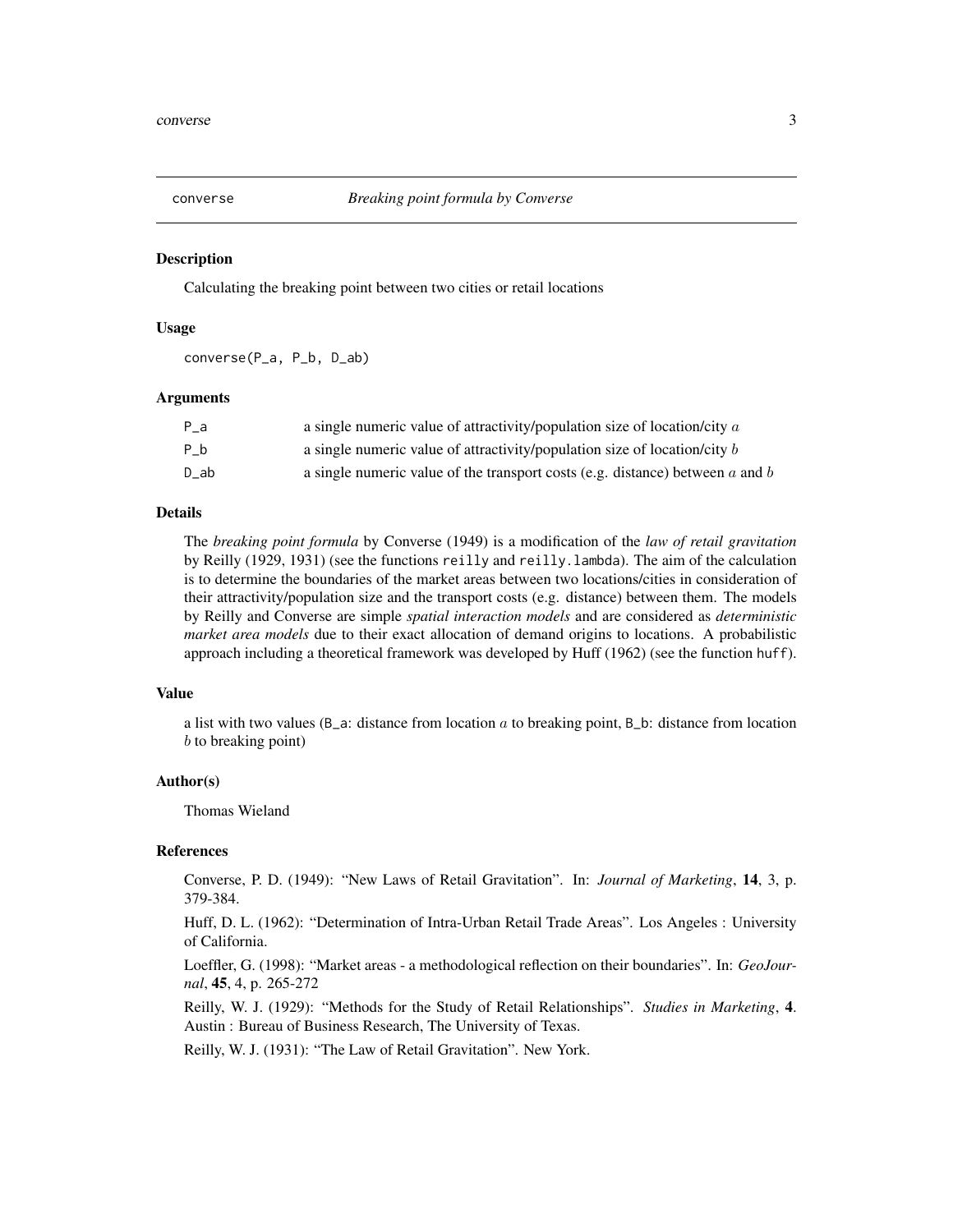#### <span id="page-3-0"></span>See Also

[huff](#page-18-1), [reilly](#page-24-1), [reilly.lambda](#page-26-1)

#### Examples

```
# Example from Huff (1962):
converse (400000, 200000, 80)
# two cities (population 400.000 and 200.000 with a distance separating them of 80 miles)
```
<span id="page-3-1"></span>

cv *Coefficient of variation*

#### Description

Calculating the coefficient of variation (cv), standardized and non-standardized

#### Usage

 $cv(x, norm = FALSE)$ 

#### Arguments

| $\mathbf{x}$ | a numeric vector                                                                                                   |
|--------------|--------------------------------------------------------------------------------------------------------------------|
| norm         | logical argument that indicates if the function output is the standardized cy or<br>not (default: norm = $FALSE$ ) |

#### Details

The coefficient of variation  $v$  is a simple standardized measure of distribution and is used especially in the analysis of regional economic disparities (e.g. disparities in regional GDP per capita) or disparities in supply (e.g. density of physicians or grocery stores). The function returns the nonstandardized cv (0 <  $v < \infty$ ) or the standardized cv (0 <  $v* < 1$ ).

#### Value

Single numeric value. If norm = FALSE the function returns the non-standardized cv  $(0 < v < \infty)$ . If norm = TRUE the standardized cv  $(0 < v* < 1)$  is returned.

#### Author(s)

Thomas Wieland

#### References

Lessmann, C. (2005): "Regionale Disparitaeten in Deutschland und ausgesuchten OECD-Staaten im Vergleich". *ifo Dresden berichtet*, 3/2005. [https://www.cesifo-group.de/link/ifodb\\_](https://www.cesifo-group.de/link/ifodb_2005_3_25-33.pdf) [2005\\_3\\_25-33.pdf](https://www.cesifo-group.de/link/ifodb_2005_3_25-33.pdf).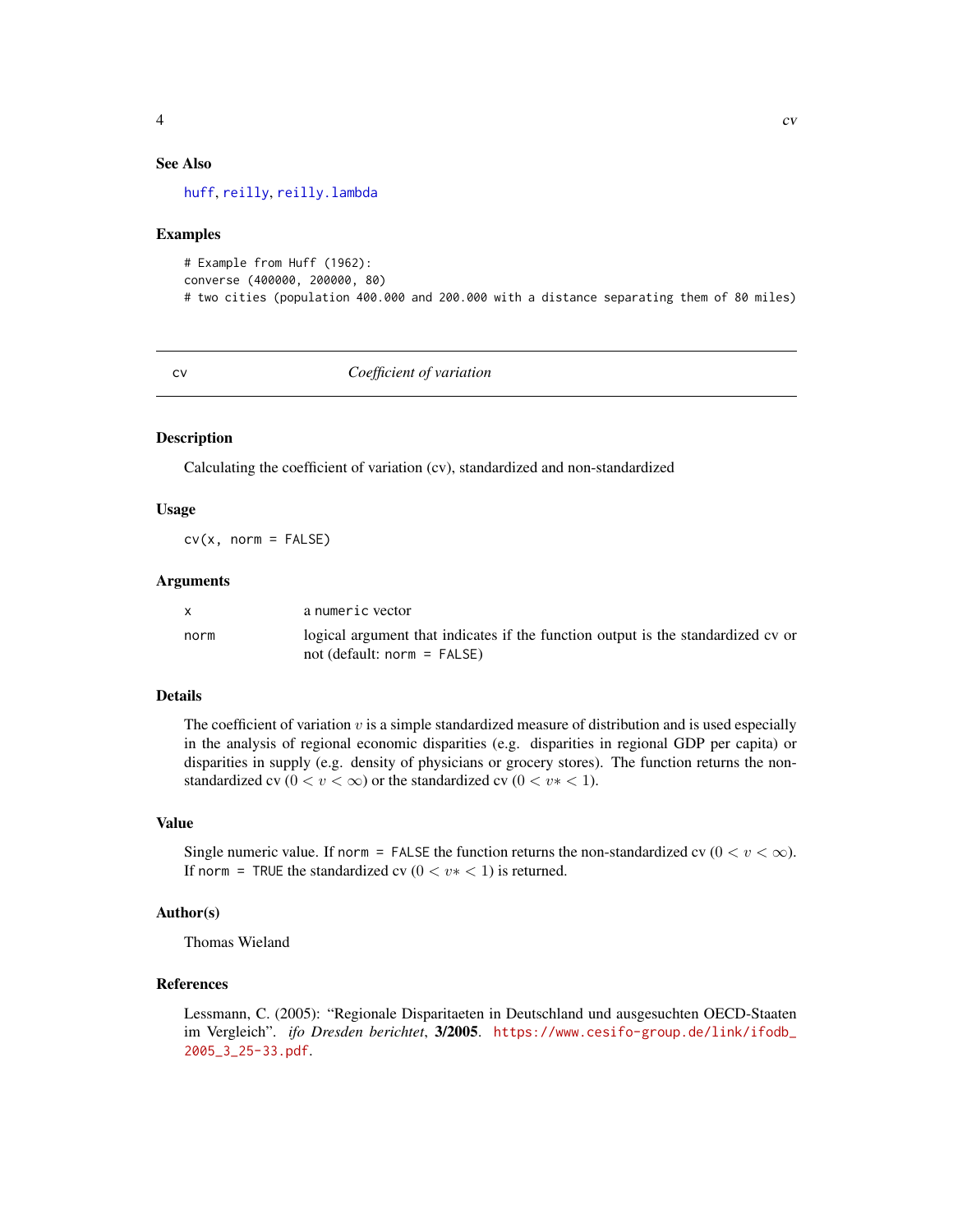#### <span id="page-4-0"></span>data.index 5

#### Examples

```
data(Goettingen)
# Loads the data
# (Grocery stores in Goettingen, Germany, at the level of 69 statistical districts:
# number and sales area of stores, absolute values and per 1.000 inhabitants)
cv(Goettingen$stores_p1000p)
# cv of stores per 1.000 inhabitants
cv(Goettingen$salesarea_p1000p)
# cv of sales area per 1.000 inhabitants
cv(Goettingen$salesarea_p1000p, norm=TRUE)
# standardized cv of sales area per 1.000 inhabitants
```
data.index *Creating index values*

#### Description

Standardizing a variable as an index

#### Usage

data.index(dataset, col\_index, col\_ref, value\_ref)

#### Arguments

| dataset   | regarded data.frame                                                   |
|-----------|-----------------------------------------------------------------------|
| col index | column to be converted to index values                                |
| col ref   | column with the reference values of the index (e.g. years or months)  |
| value ref | value from the reference column which is the reference value $(=100)$ |

#### Value

a numeric vector consisting of the indexed values of col\_index

#### Author(s)

Thomas Wieland

```
# Creating test data
year <- 2010:2015
values <- c(20,24,21,28,27,29)
timeseries <- data.frame(year, values)
data.index(timeseries, "values", "year", "2012")
# returns index values
valuesindex <- data.index(timeseries, "values", "year", "2012")
timeseries2 <- data.frame(timeseries, valuesindex)
# add index values to data
```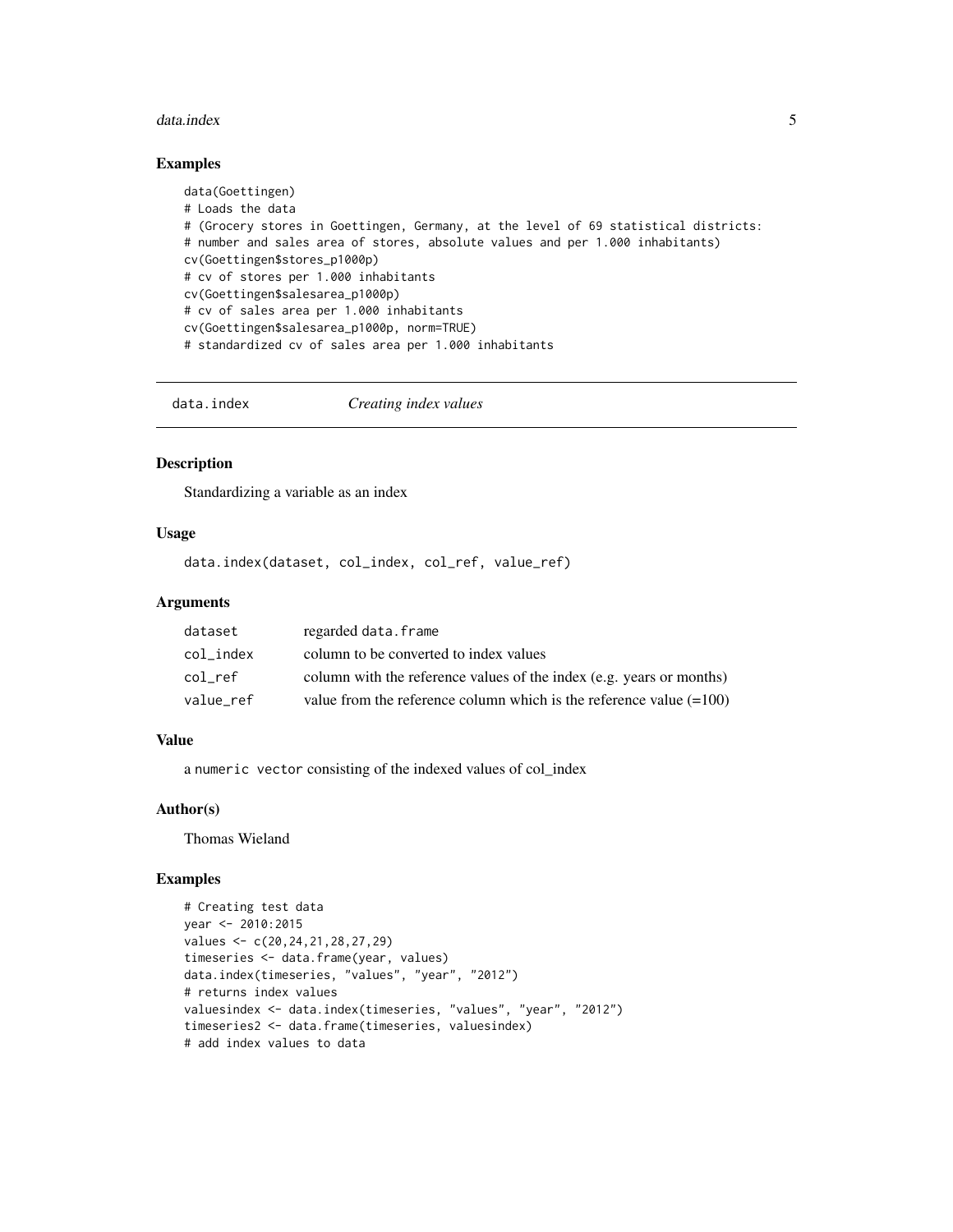<span id="page-5-0"></span>Calculating the Gini coefficient (non-standardized and standardized), the Herfindahl-Hirschman coefficient (non-standardized and standardized) and the Herfindahl-Hirschman equivalent number

#### Usage

disp(x)

#### Arguments

x a numeric vector containing the regarded objects

#### Details

The *Gini coefficient* and the *Herfindahl-Hirschman coefficient* are measures of the degree of a concentration (e.g. household income, sales or market shares of firms in an industry, distribution of facilities in regions). This function returns both coefficients as non-standardized  $(G, HHI)$  and standardized values ( $G<sub>*</sub>$ , HHI<sup>\*</sup>) and the HHI equivalent number ( $HHI<sub>eq</sub>$ ). For more information about the coefficients, see the single function documentations (*gini*, *herf*, *herf.eq*).

#### Value

a numeric vector with the five result values (HHI,  $HHI*, HHI_{eq}, G, G*)$ 

#### Author(s)

Thomas Wieland

#### References

Doersam, P. (2004): "Wirtschaftsstatistik anschaulich dargestellt". Heidenau : PD-Verlag.

Lessmann, C. (2005): "Regionale Disparitaeten in Deutschland und ausgesuchten OECD-Staaten im Vergleich". *ifo Dresden berichtet*, 3/2005. [https://www.cesifo-group.de/link/ifodb\\_](https://www.cesifo-group.de/link/ifodb_2005_3_25-33.pdf) [2005\\_3\\_25-33.pdf](https://www.cesifo-group.de/link/ifodb_2005_3_25-33.pdf).

#### See Also

[gini](#page-9-1), [herf](#page-16-1), [herf.eq](#page-17-1)

```
# Example from Doersam (2004)
# (Sales of four car manufacturing firms)
sales <- c(20,50,20,10)
disp(sales)
```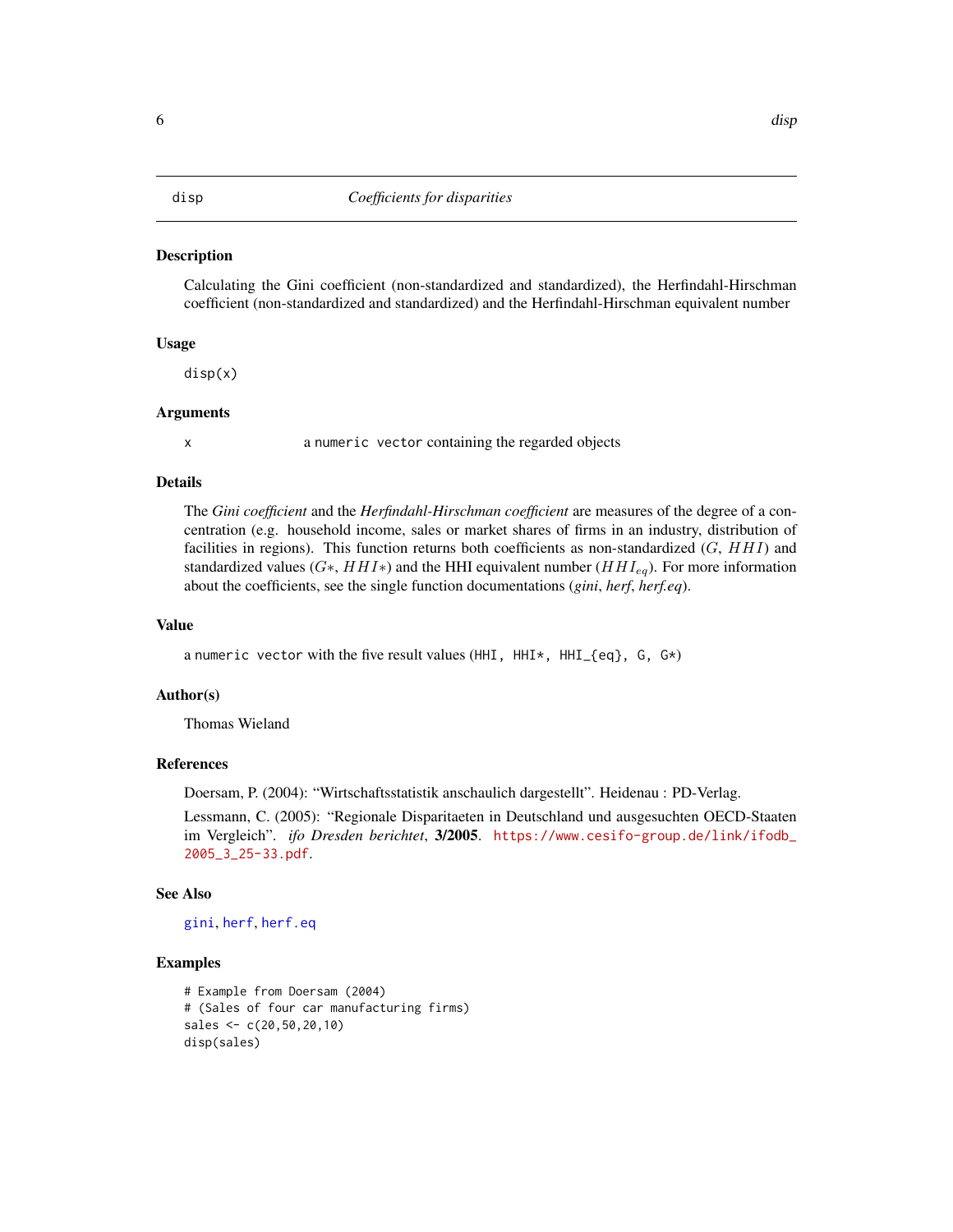<span id="page-6-0"></span>

Dataset with industry-specific employment in Freiburg and Germany in the years 2008 and 2014

#### Usage

data("Freiburg")

#### Format

A data frame with 9 observations on the following 8 variables.

- industry a factor with levels for the regarded industry based on the German official economic statistics (WZ2008)
- e\_Freiburg2008 a numeric vector with industry-specific employment in Freiburg 2008
- e\_Freiburg2014 a numeric vector with industry-specific employment in Freiburg 2014
- e\_g\_Freiburg\_0814 a numeric vector containing the growth of industry-specific employment in Freiburg 2008-2014, percentage
- e\_Germany2008 a numeric vector with industry-specific employment in Germany 2008
- e\_Germany2014 a numeric vector with industry-specific employment in Germany 2014
- e\_g\_Germany\_0814 a numeric vector containing the growth of industry-specific employment in Germany 2008-2014, percentage

color a factor containg colors (blue, brown, ...)

#### Source

Statistische Aemter des Bundes und der Laender: Regionaldatenbank Deutschland, Tab. 254-74-4, own calculations

```
data(Freiburg)
# Loads the data
industries <- Freiburg$industry
x <- Freiburg$e_g_Freiburg_0814
y <- Freiburg$e_g_Germany_0814
z <- Freiburg$e_Freiburg2014
portfolio(x,y,z, "Freiburg", "Germany", "Growth portfolio Freiburg and Germany",
pcol="given", colsp=Freiburg$color, leg=1, leg_vec=industries, leg_fsize=0.6)
# Creates a portfolio comparing the industry growth in Freiburg and Germany
```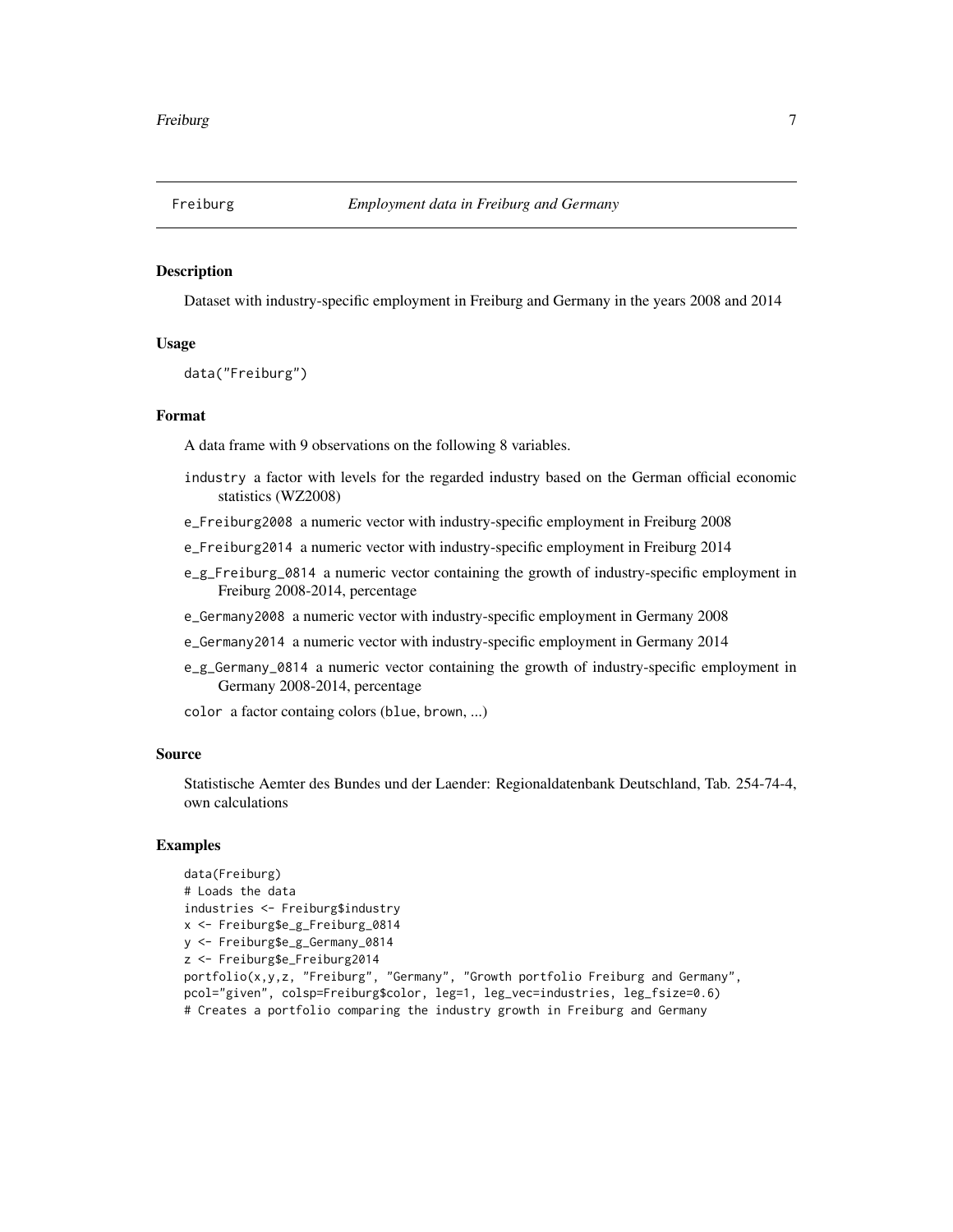<span id="page-7-0"></span>

Preliminary stage of an interaction matrix: Distance matrix for all statistical 42 districts and all 63 grocery stores ( $i = 42$  submarkets x  $j = 63$  suppliers) in Freiburg (Germany) including the size of the grocery stores.

#### Usage

```
data("Freiburg1")
```
#### Format

A data frame with 2646 observations on the following 4 variables.

district a numeric vector representing the 42 statistical districts of Freiburg

store a numeric vector identifying the store code of the mentioned grocery store in the study area

salesarea a numeric vector for the sales area of the grocery stores in sqm

distance a numeric vector for the distance from the places of residence (statistical districts) to the grocery stores in km

#### Source

Wieland, T. (2015): "Nahversorgung im Kontext raumoekonomischer Entwicklungen im Lebensmitteleinzelhandel - Konzeption und Durchfuehrung einer GIS-gestuetzten Analyse der Strukturen des Lebensmitteleinzelhandels und der Nahversorgung in Freiburg im Breisgau". Projektbericht. Goettingen : GOEDOC, Dokumenten- und Publikationsserver der Georg-August-Universitaet Goettingen. <http://webdoc.sub.gwdg.de/pub/mon/2015/5-wieland.pdf>

#### References

Wieland, T. (2015): "Nahversorgung im Kontext raumoekonomischer Entwicklungen im Lebensmitteleinzelhandel - Konzeption und Durchfuehrung einer GIS-gestuetzten Analyse der Strukturen des Lebensmitteleinzelhandels und der Nahversorgung in Freiburg im Breisgau". Projektbericht. Goettingen : GOEDOC, Dokumenten- und Publikationsserver der Georg-August-Universitaet Goettingen. <http://webdoc.sub.gwdg.de/pub/mon/2015/5-wieland.pdf>

```
data(Freiburg1)
data(Freiburg2)
# Loads the data
huff (Freiburg1, "district", "store", "salesarea", "distance")
# Huff probabilities with standard values (gamma = 1, lambda = -2)
```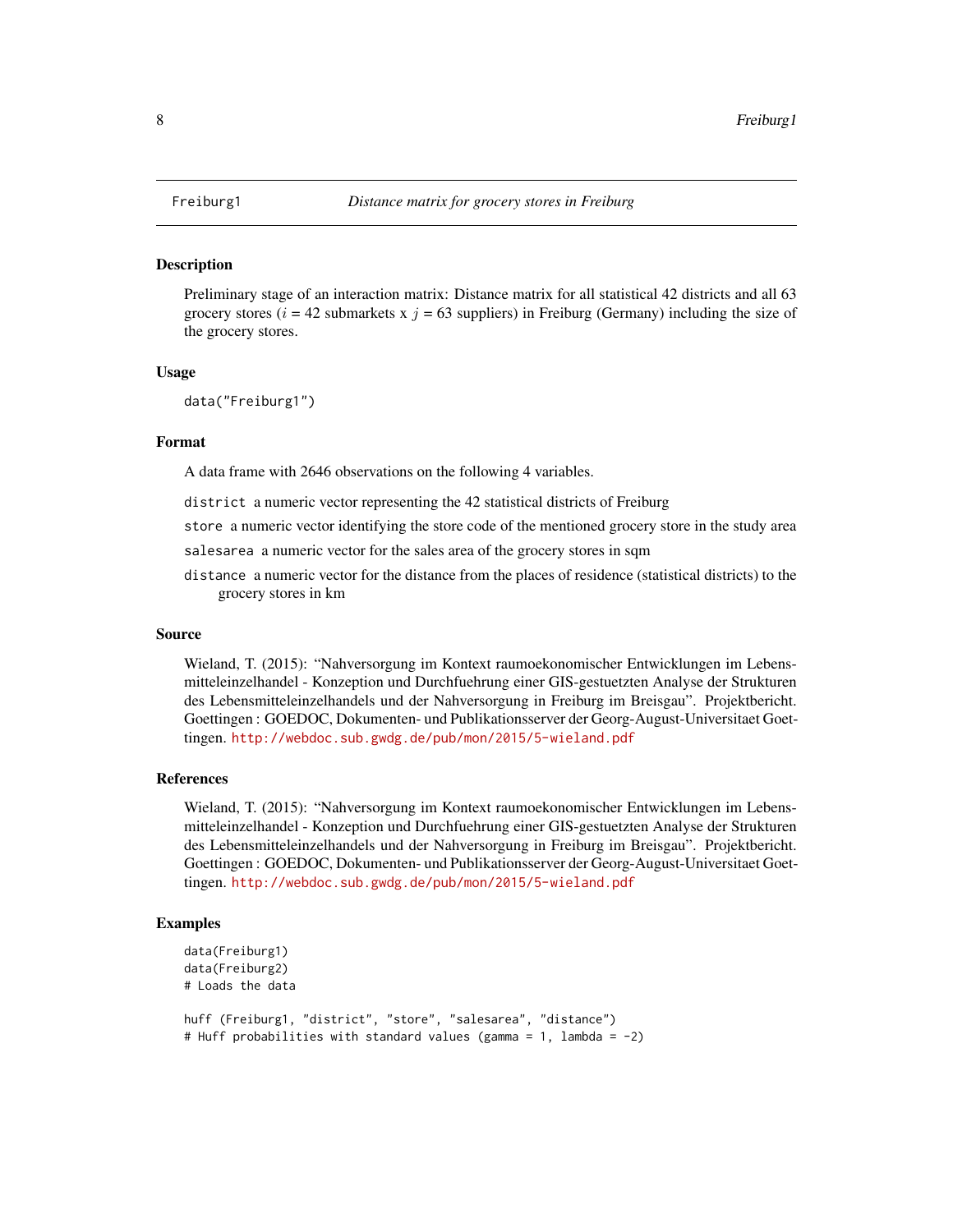#### <span id="page-8-0"></span>Freiburg2 9

huff (Freiburg1, "district", "store", "salesarea", "distance", gamma=1, lambda=-2, atype="pow", dtype="pow", gamma2 = NULL, lambda2=NULL, output\_total = TRUE, Freiburg2, "ppower") # Calculation of total sales using district data in Freiburg2

Freiburg2 *Statistical districts of Freiburg*

#### **Description**

The 42 statistical districts of Freiburg (Germany) and the estimated annual purchasing power for groceries, based on average expenditures and population.

#### Usage

data("Freiburg2")

#### Format

A data frame with 42 observations on the following 2 variables.

district a numeric vector representing the 42 statistical districts of Freiburg

ppower a numeric vector containing the estimated absolute value of annual purchasing power for groceries in the district

#### Source

Wieland, T. (2015): "Nahversorgung im Kontext raumoekonomischer Entwicklungen im Lebensmitteleinzelhandel - Konzeption und Durchfuehrung einer GIS-gestuetzten Analyse der Strukturen des Lebensmitteleinzelhandels und der Nahversorgung in Freiburg im Breisgau". Projektbericht. Goettingen : GOEDOC, Dokumenten- und Publikationsserver der Georg-August-Universitaet Goettingen. <http://webdoc.sub.gwdg.de/pub/mon/2015/5-wieland.pdf>

#### References

Wieland, T. (2015): "Nahversorgung im Kontext raumoekonomischer Entwicklungen im Lebensmitteleinzelhandel - Konzeption und Durchfuehrung einer GIS-gestuetzten Analyse der Strukturen des Lebensmitteleinzelhandels und der Nahversorgung in Freiburg im Breisgau". Projektbericht. Goettingen : GOEDOC, Dokumenten- und Publikationsserver der Georg-August-Universitaet Goettingen. <http://webdoc.sub.gwdg.de/pub/mon/2015/5-wieland.pdf>

```
data(Freiburg1)
data(Freiburg2)
# Loads the data
huff (Freiburg1, "district", "store", "salesarea", "distance")
# Huff probabilities with standard values (gamma = 1, lambda = -2)
```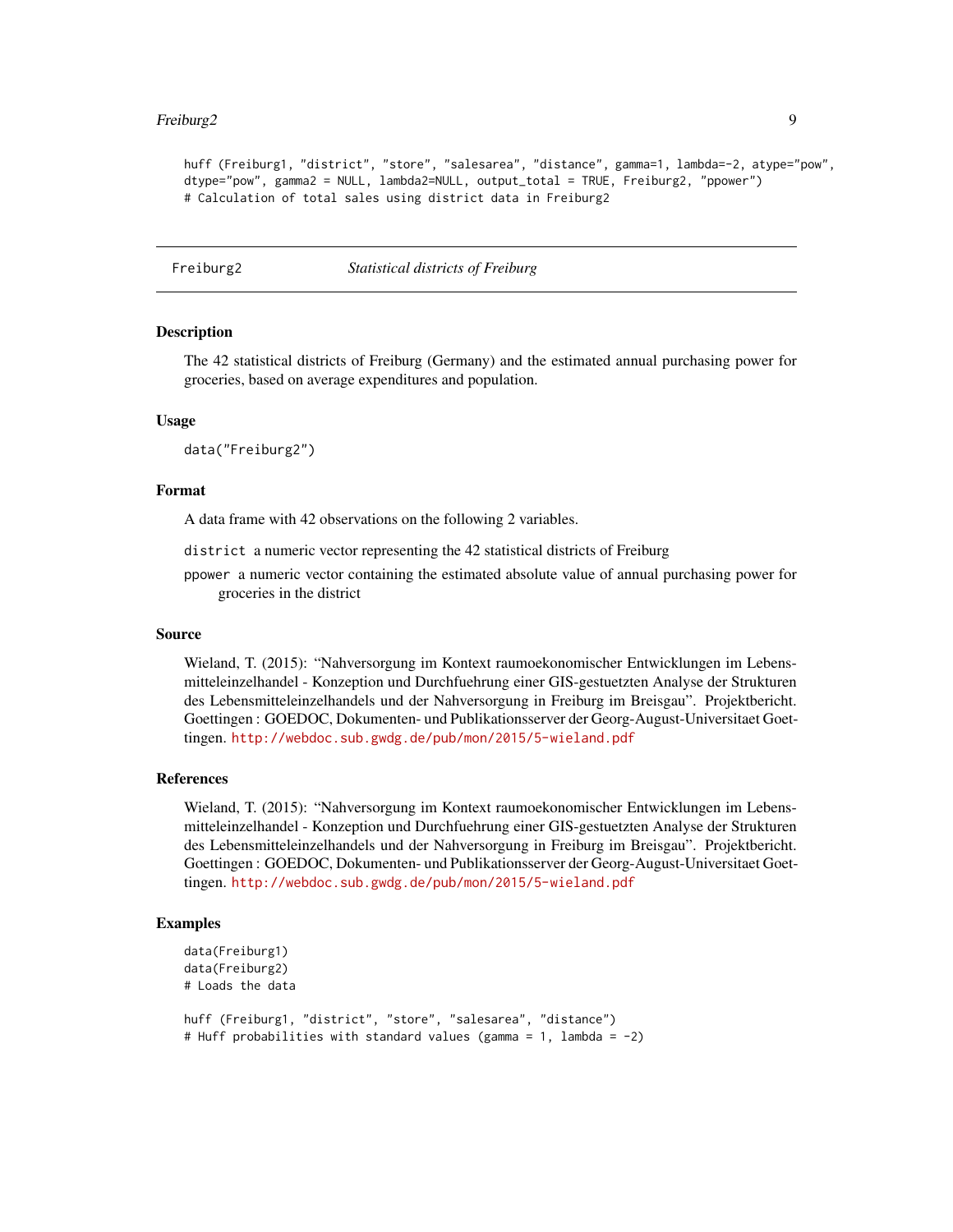huff (Freiburg1, "district", "store", "salesarea", "distance", gamma=1, lambda=-2, atype="pow", dtype="pow", gamma2 = NULL, lambda2=NULL, output\_total = TRUE, Freiburg2, "ppower") # Calculation of total sales using district data in Freiburg2

#### <span id="page-9-1"></span>gini *Gini coefficient and Lorenz curve*

#### Description

Calculating the Gini coefficient of inequality (or concentration), standardized and non-standardized, and plotting the Lorenz curve

#### Usage

```
gini(x, norm = FALSE, lc = FALSE, lcx = "% of objects",
lcy = "% of regarded variable", lctitle = "Lorenz curve", lcg = FALSE,
lcgn = FALSE)
```
#### Arguments

| $\mathsf{x}$ | A numeric vector (e.g. dataset of household income, sales turnover or supply)                                                                                                                                   |
|--------------|-----------------------------------------------------------------------------------------------------------------------------------------------------------------------------------------------------------------|
| norm         | logical argument that indicates if the function output is the non-standardized<br>or the standardized Gini coefficient (default: norm = FALSE, that means the<br>non-standardized Gini coefficient is returned) |
| lc           | logical argument that indicates if the Lorenz curve is plotted additionally (de-<br>fault: $lc = FALSE$ , so no Lorenz curve is displayed)                                                                      |
| lcx          | if $lc$ = TRUE (plot of Lorenz curve), $lcx$ defines the x axis label                                                                                                                                           |
| 1cy          | if $lc$ = TRUE (plot of Lorenz curve), $lcy$ defines the y axis label                                                                                                                                           |
| lctitle      | if $lc = TRUE$ (plot of Lorenz curve), lotitle defines the overall title of the<br>Lorenz curve plot                                                                                                            |
| lcg          | if $1c = \text{TRUE}$ (plot of Lorenz curve), the logical argument $\log$ defines if the<br>non-standardized Gini coefficient is displayed in the Lorenz curve plot                                             |
| $l$ cgn      | if $lc$ = TRUE (plot of Lorenz curve), the logical argument $lcpn$ defines if the<br>standardized Gini coefficient is displayed in the Lorenz curve plot                                                        |

#### Details

The *Gini coefficient* (Gini 1912) is a popular measure of statistical dispersion, especially used for analyzing inequality or concentration of income, wealth or sales turnover of competing firms. The coefficient  $(G)$  varies between 0 (no inequality/concentration) and 1 (complete inequality/concentration). The *Lorenz curve* (Lorenz 1905), though developed independently, can be regarded as a graphical representation of the degree of inequality calculated by the *Gini coefficient* and can also be used for additional interpretations of G. The curve displays the deviations of the empirical distribution from a perfectly equal distribution as the difference between two graphs (the distribution curve and a diagonal line of perfect equality). This function calculates G and plots the *Lorenz curve* optionally. As there are several ways to calculate the *Gini coefficient*, this function uses the formula given in Doersam (2004). Because the maximum of G is not equal to 1, also a standardized coefficient  $(G*)$ with a maximum equal to 1 can be calculated alternatively.

<span id="page-9-0"></span>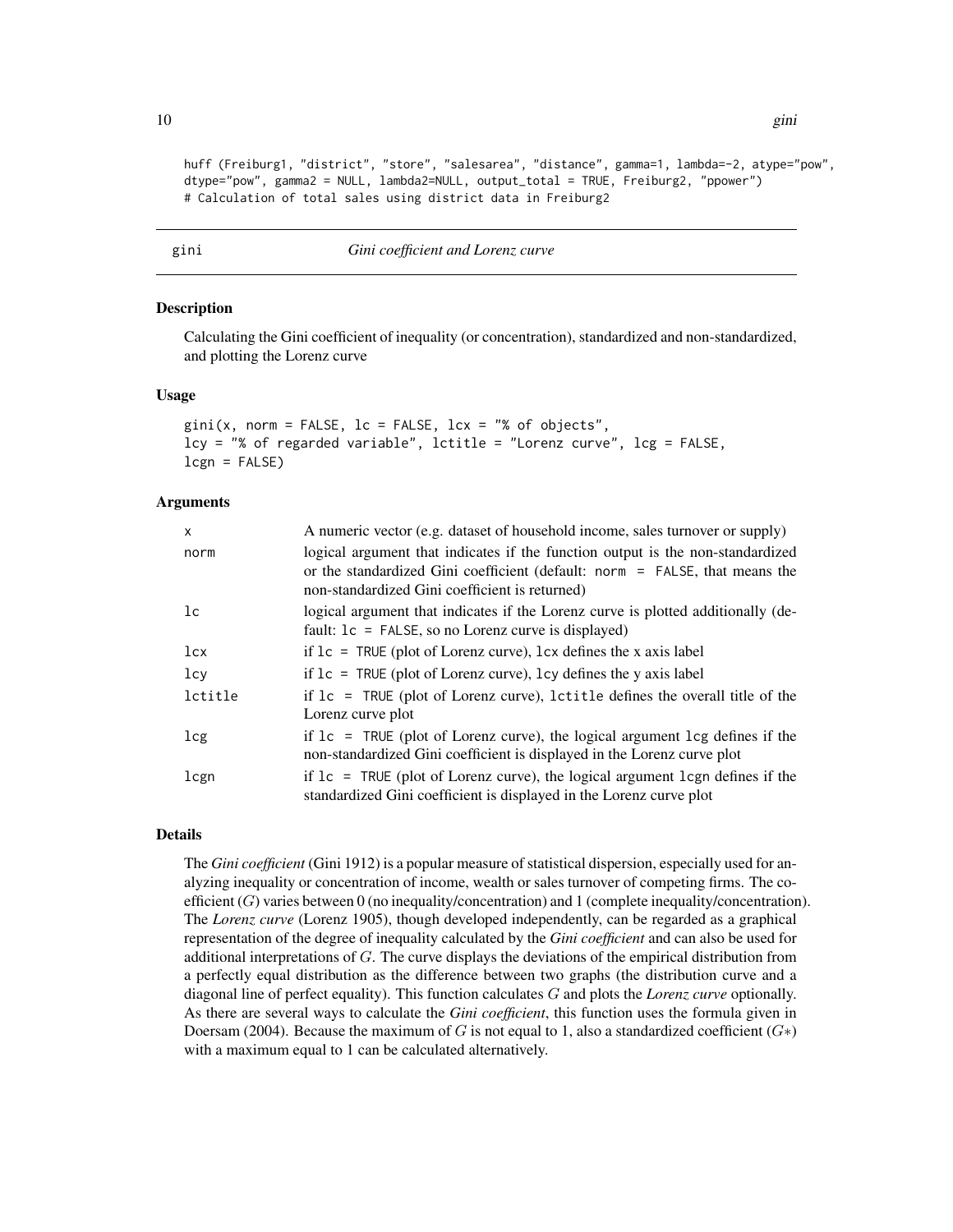#### <span id="page-10-0"></span>gini.conc 11

#### Value

A single numeric value of the *Gini coefficient* (0 < G < 1) or the *standardized Gini coefficient* (0 < G∗ < 1) and, optionally, a plot of the *Lorenz curve*.

#### Author(s)

Thomas Wieland

#### References

Cerlani, L./Verme, P. (2012): "The origins of the Gini index: extracts from Variabilita e Mutabilita (1912) by Corrado Gini". In: *The Journal of Economic Inequality*, 10, 3, p. 421-443.

Doersam, P. (2004): "Wirtschaftsstatistik anschaulich dargestellt". Heidenau : PD-Verlag.

Gini, C. (1912): "Variabilita e Mutabilita". Contributo allo Studio delle Distribuzioni e delle Relazioni Statistiche. Bologna : Cuppini.

Lessmann, C. (2005): "Regionale Disparitaeten in Deutschland und ausgesuchten OECD-Staaten im Vergleich". *ifo Dresden berichtet*, 3/2005. [https://www.cesifo-group.de/link/ifodb\\_](https://www.cesifo-group.de/link/ifodb_2005_3_25-33.pdf) [2005\\_3\\_25-33.pdf](https://www.cesifo-group.de/link/ifodb_2005_3_25-33.pdf).

Lorenz, M. O. (1905): "Methods of Measuring the Concentration of Wealth". In: *Publications of the American Statistical Association*, 9, 70, p. 209-219.

#### See Also

[cv](#page-3-1), [gini.conc](#page-10-1), [gini.spec](#page-12-1), [herf](#page-16-1)

#### Examples

```
# Example from Doersam (2004):
sales <- c(20,50,20,10)
# sales turnover of four car manufacturing companies
gini(sales, lc=TRUE, lcx="percentage of companies", lcy="percentrage of sales",
lctitle="Lorenz curve of sales", lcg=TRUE, lcgn=TRUE)
# returs the non-standardized Gini coefficient (0.3) and
# plots the Lorenz curve with user-defined title and labels
gini(sales, norm=TRUE)
# returns the standardized Gini coefficient (0.4)
```
<span id="page-10-1"></span>gini.conc *Gini coefficient of spatial industry concentration*

#### Description

Calculating the Gini coefficient of spatial industry concentration based on regional industry data (normally employment data)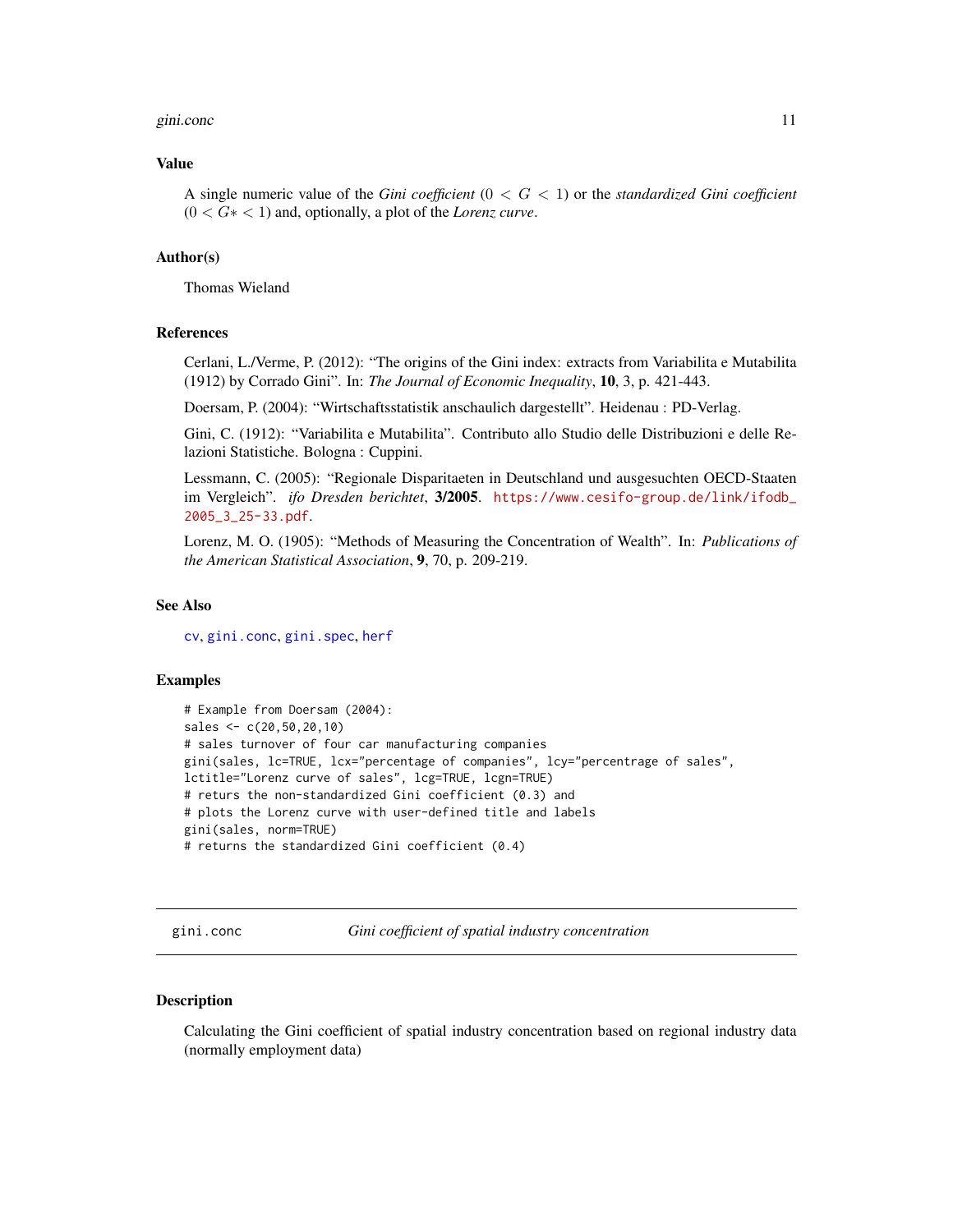<span id="page-11-0"></span>12 gini.conc

#### Usage

gini.conc(e\_ij, e\_j)

#### Arguments

| e_ij  | a numeric vector with the employment of the industry $i$ in region $j$ |
|-------|------------------------------------------------------------------------|
| $e_i$ | a numeric vector with the employment in region $j$                     |

#### Details

The *Gini coefficient of spatial industry concentration*  $(G_i)$  is a special spatial modification of the Gini coefficient of inequality (see the function gini()). It represents the rate of spatial concentration of the industry i referring to j regions (e.g. cities, counties, states). The coefficient  $G_i$  varies between 0 (perfect distribution, respectively no concentration) and 1 (complete concentration in one region).

#### Value

A single numeric value  $(0 < G<sub>i</sub> < 1)$ 

#### Author(s)

Thomas Wieland

#### References

Farhauer, O./Kroell, A. (2013): "Standorttheorien: Regional- und Stadtoekonomik in Theorie und Praxis". Wiesbaden : Springer.

#### See Also

[gini](#page-9-1), [gini.spec](#page-12-1)

#### Examples

# Example from Farhauer/Kroell (2013): E\_ij <- c(500,500,1000,7000,1000) # employment of the industry in five regions  $E_j$  <- c(20000,15000,20000,40000,5000) # employment in the five regions gini.conc (E\_ij, E\_j) # Returns the Gini coefficient of industry concentration (0.4068966)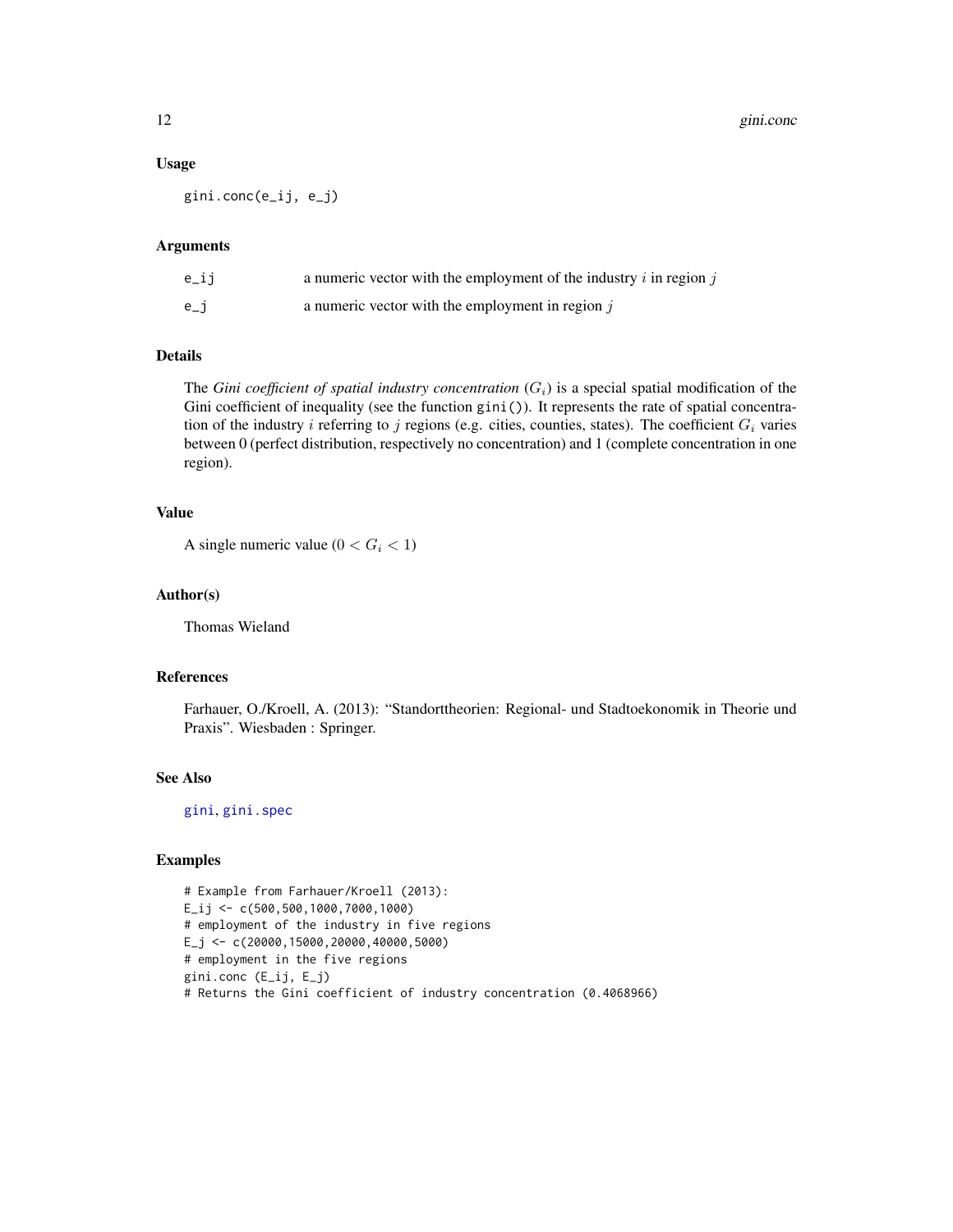<span id="page-12-1"></span><span id="page-12-0"></span>

Calculating the Gini coefficient of regional specialization based on regional industry data (normally employment data)

#### Usage

gini.spec(e\_ij, e\_i)

#### Arguments

| $e$ _ij | a numeric vector with the employment of the industries $i$ in region $j$ |
|---------|--------------------------------------------------------------------------|
| e i     | a numeric vector with the employment in the industries $i$               |

#### Details

The *Gini coefficient of regional specialization*  $(G_j)$  is a special spatial modification of the *Gini coefficient* of inequality (see the function gini()). It represents the degree of regional specialization of the region j referring to i industries. The coefficient  $G_j$  varies between 0 (no specialization) and 1 (complete specialization).

#### Value

A single numeric value ( $0 < G_j < 1$ )

#### Author(s)

Thomas Wieland

#### References

Farhauer, O./Kroell, A. (2013): "Standorttheorien: Regional- und Stadtoekonomik in Theorie und Praxis". Wiesbaden : Springer.

#### See Also

[gini](#page-9-1), [gini.conc](#page-10-1)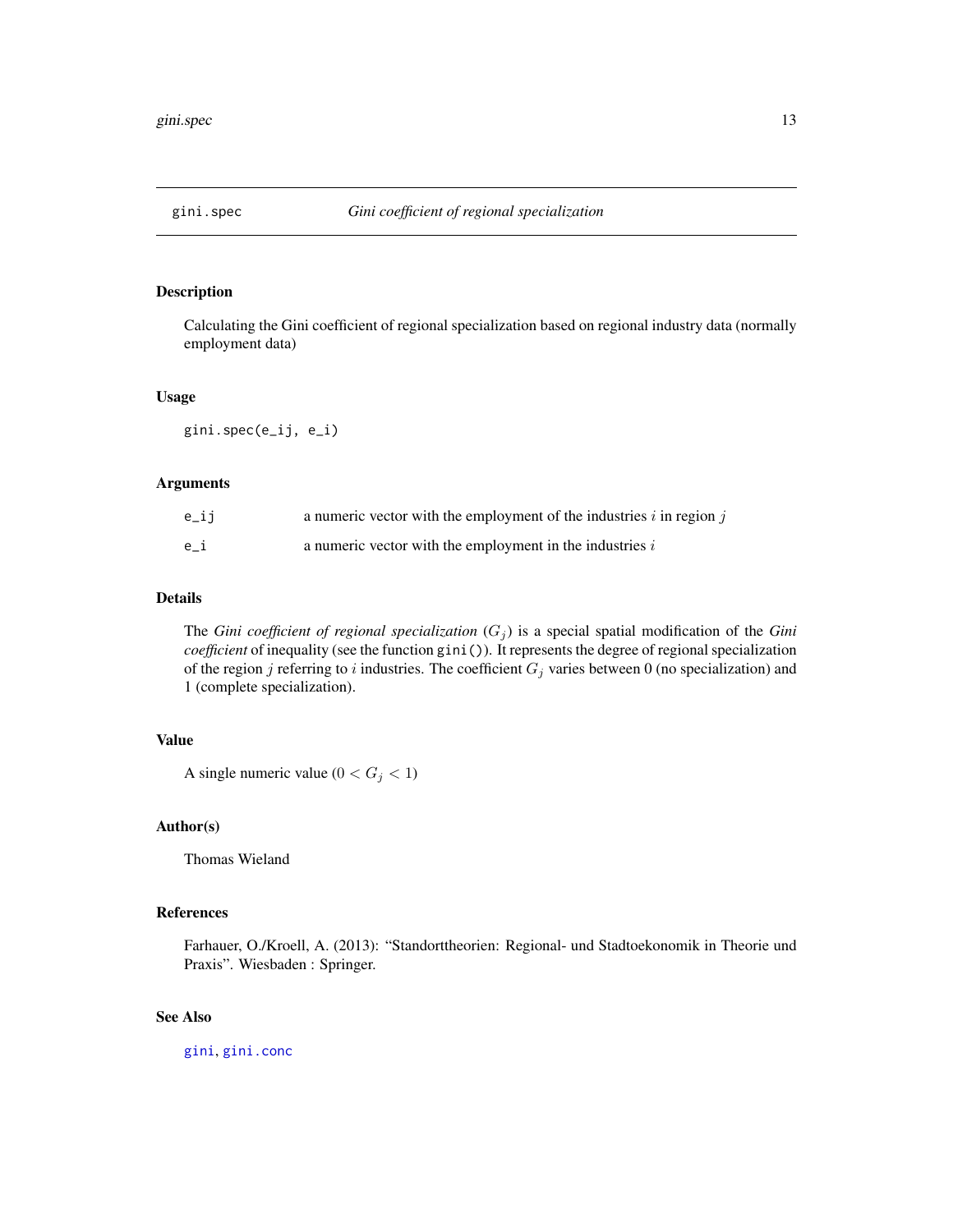#### Examples

```
# Example from Farhauer/Kroell (2013):
E_ij <- c(700,600,500,10000,40000)
# employment of five industries in the region
E_i <- c(30000,15000,10000,60000,50000)
# over-all employment in the five industries
gini.spec (E_ij, E_i)
# Returns the Gini coefficient of regional specialization (0.6222222)
# Example Freiburg
data(Freiburg)
# Loads the data
E_ij <- Freiburg$e_Freiburg2014
# industry-specific employment in Freiburg 2014
E_i <- Freiburg$e_Germany2014
# industry-specific employment in Germany 2014
gini.spec (E_ij, E_i)
# Returns the Gini coefficient of regional specialization (0.2089009)
```
Goettingen *Grocery store supply in Goettingen*

#### Description

Grocery stores and their sales areas in Goettingen (Germany) on the level of 69 statistical districts, data from Wieland (2011)

#### Usage

data("Goettingen")

#### Format

A data frame with 69 observations on the following 5 variables.

statdist a factor with 69 levels containing the codes of the statistical districts (010, 011, ..., 180)

- stores\_count a numeric vector containing the number of grocery stores in the regarded district
- salesarea\_sqm a numeric vector containing the sales area (in sqm) of the grocery stores in the regarded district
- stores\_p1000p a numeric vector containing the density of grocery stores in the regarded district (stores per 1.000 inhabitants)
- salesarea\_p1000p a numeric vector containing the density of grocery sales area in the regarded district (sales area in sqm per 1.000 inhabitants)

#### Details

The grocery store dataset contains all grocery stores (supermarkets and discounters) in Goettingen (Germany) as of march 2011.

<span id="page-13-0"></span>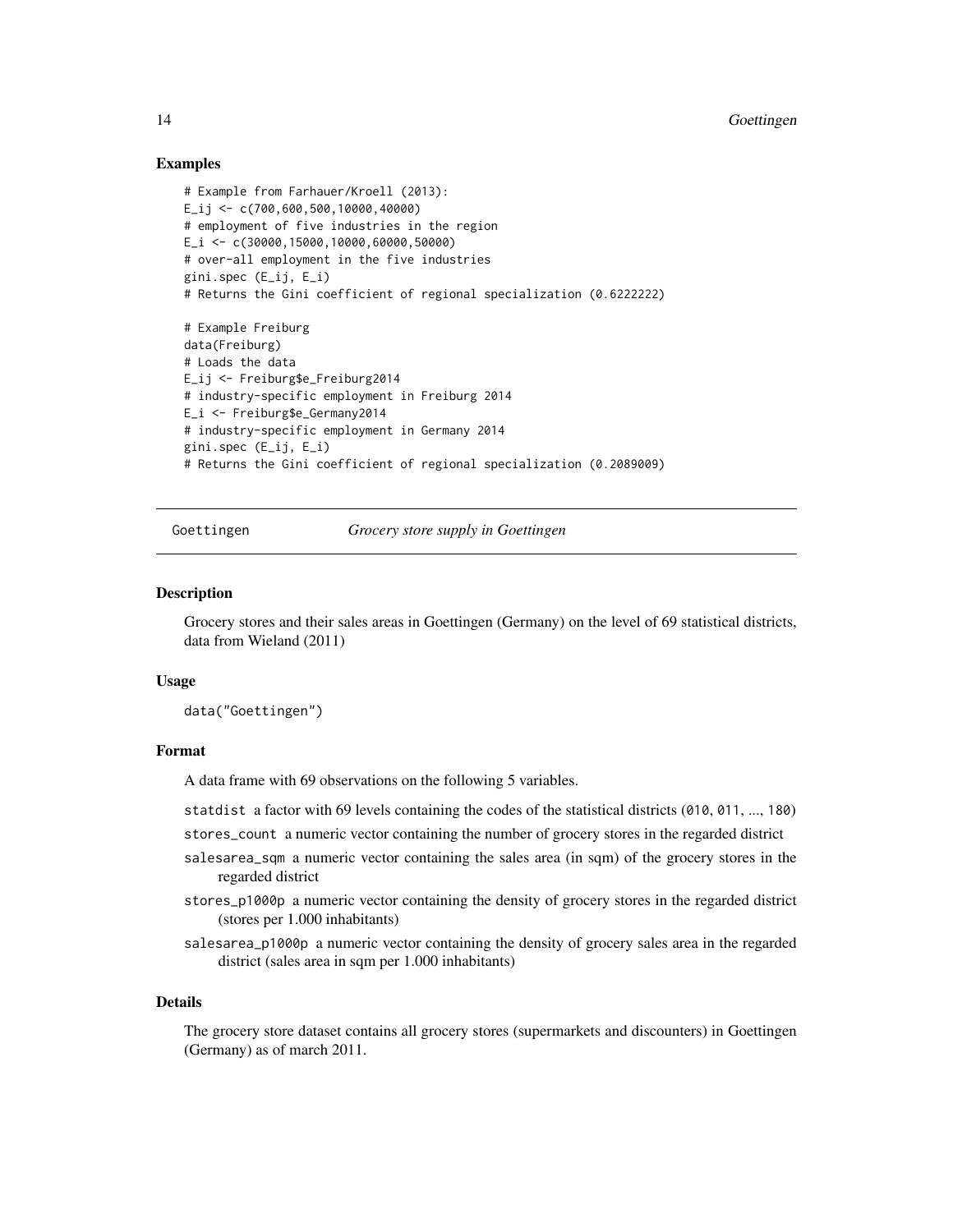#### <span id="page-14-0"></span>hansen and the set of the set of the set of the set of the set of the set of the set of the set of the set of the set of the set of the set of the set of the set of the set of the set of the set of the set of the set of th

#### Source

Wieland, T. (2011): "Nahversorgung mit Lebensmitteln in Goettingen 2011 - Eine Analyse der Angebotssituation im Goettinger Lebensmitteleinzelhandel unter besonderer Beruecksichtigung der Versorgungsqualitaet". *Goettinger Statistik Aktuell*, 35. Goettingen. [http://www.goesis.goettin](http://www.goesis.goettingen.de/pdf/Aktuell35.pdf)gen. [de/pdf/Aktuell35.pdf](http://www.goesis.goettingen.de/pdf/Aktuell35.pdf).

#### Examples

```
data(Goettingen)
# Loads the data
cv(Goettingen$stores_p1000p)
# cv of stores per 1.000 inhabitants
cv(Goettingen$salesarea_p1000p)
# cv of sales area per 1.000 inhabitants
cv(Goettingen$salesarea_p1000p, norm=TRUE)
# standardized cv of sales area per 1.000 inhabitants
```
hansen *Hansen accessibility*

#### Description

Calculating the Hansen accessibility for given origins and destinations

#### Usage

```
hansen(od_dataset, origins, destinations, attrac, dist, gamma = 1, lambda = -2,
atype = "pow", dtype = "pow", gamma2 = NULL, lambda2 = NULL)
```
#### Arguments

| od_dataset   | an interaction matrix which is a data. Frame containing the origins, destina-<br>tions, the distances between them and a size variable for the opportunities of the<br>destinations   |
|--------------|---------------------------------------------------------------------------------------------------------------------------------------------------------------------------------------|
| origins      | the column in the interaction matrix od_dataset containing the origins                                                                                                                |
| destinations | the column in the interaction matrix od_dataset containing the destinations                                                                                                           |
| attrac       | the column in the interaction matrix od_dataset containing the "attractivity"<br>variable of the destinations (e.g. no. of opportunities)                                             |
| dist         | the column in the interaction matrix od_dataset containing the transport costs<br>(e.g. travelling time)                                                                              |
| gamma        | a single numeric value for the exponential weighting of size (default: 1)                                                                                                             |
| lambda       | a single numeric value for the exponential weighting of distance (transport costs,<br>$default: -2)$                                                                                  |
| atype        | Type of attractivity weighting function: $a\text{type}$ = "pow" (power function),<br>atype = " $exp$ " (exponential function) or atype = " $logistic$ " (default:<br>$atype = "pow")$ |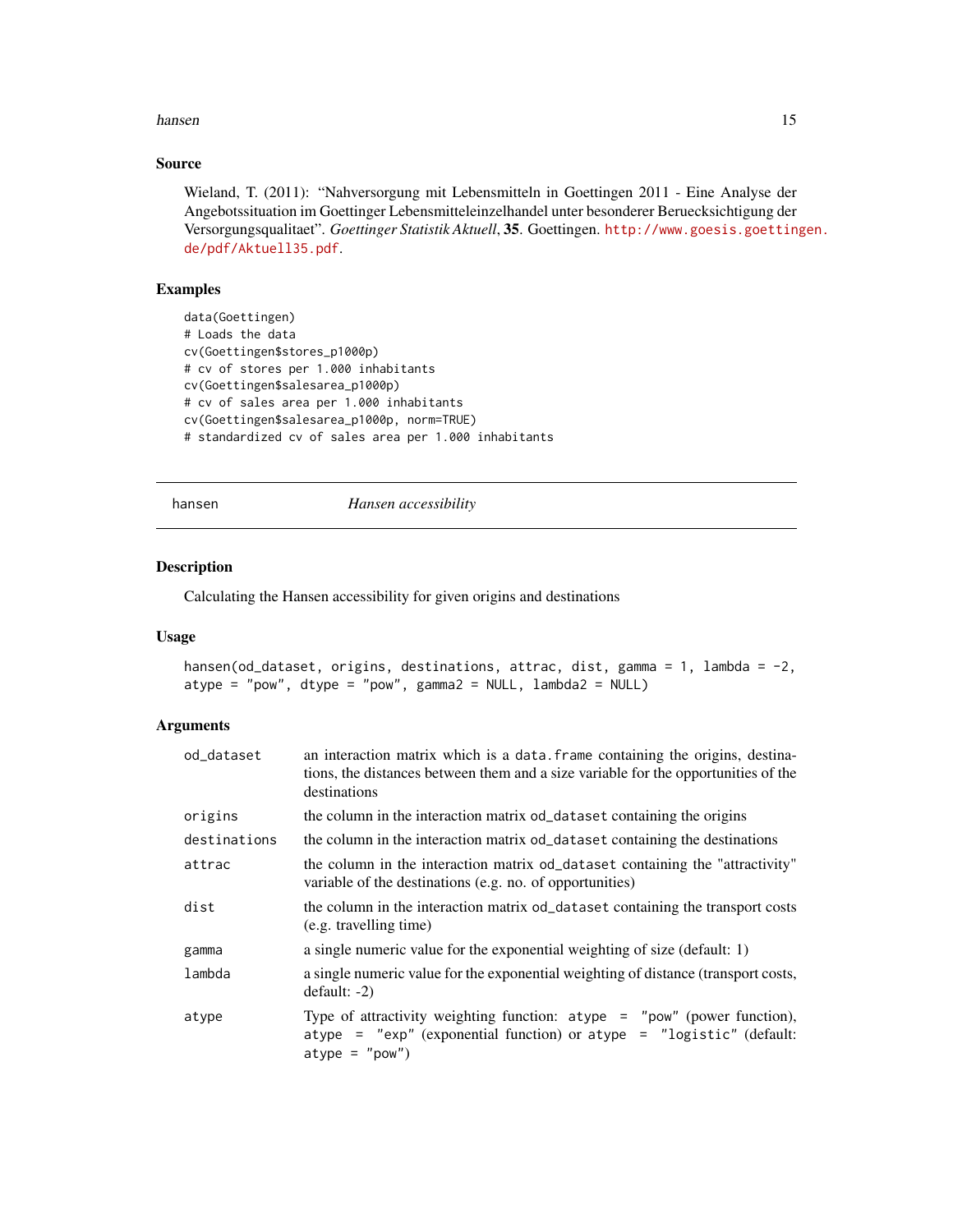<span id="page-15-0"></span>16 hansen

| dtype   | Type of distance weighting function: $\text{dtype} = \text{``pow''}$ (power function), $\text{dtype} = \text{``exp''}$<br>(exponential function) or dtype = "logistic" (default: dtype = "pow") |
|---------|-------------------------------------------------------------------------------------------------------------------------------------------------------------------------------------------------|
| gamma2  | if atype = "logistic" a second $\gamma$ parameter is needed                                                                                                                                     |
| lambda2 | if dtype = "logistic" a second $\lambda$ parameter is needed                                                                                                                                    |

#### Details

The *Hansen accessibility* (Hansen 1959) can be regarded as a *potential model* of *spatial interaction*. From a theoretical perspective, the accessibility  $(A)$  can be seen as the sum of all utilities of every opportunity outgoing from given starting points  $(O_i)$  and weighted by the distance to them  $(d_{ij})$ (Orpana/Lampinen 2003). Originally the weighting function of distance is not explicitly given and the "attractivities" (e.g. size of the activity at the destinations) is not weighted( $A_{ij} = \sum_j O_j f(d_{ij})$ ). This specification is relaxed is this case, so both variables can be weighted by a power (e.g.  $d_{ij}^-\lambda$ ), exponential or logistic function.

#### Value

Returns a data frame with the origins and the accessibility values (column accessibility).

#### Author(s)

Thomas Wieland

#### References

Hansen, W. G. (1959): "How Accessibility Shapes Land Use". In: *Journal of the American Institute of Planners*, 25, 2, p. 73-76.

Orpana, T./Lampinen, J. (2003): "Building spatial choice models from aggregate data". In: *Journal of Regional Science*, 43, 2, p. 319-347.

#### See Also

[huff](#page-18-1)

#### Examples

```
data(Freiburg1)
data(Freiburg2)
# Loads the data
```
hansen (Freiburg1, "district", "store", "salesarea", "distance", gamma = 1, lambda = -2) # Computes the Hansen accessibility from the statistical districts of Freiburg # regarding the grocery stores and their sizes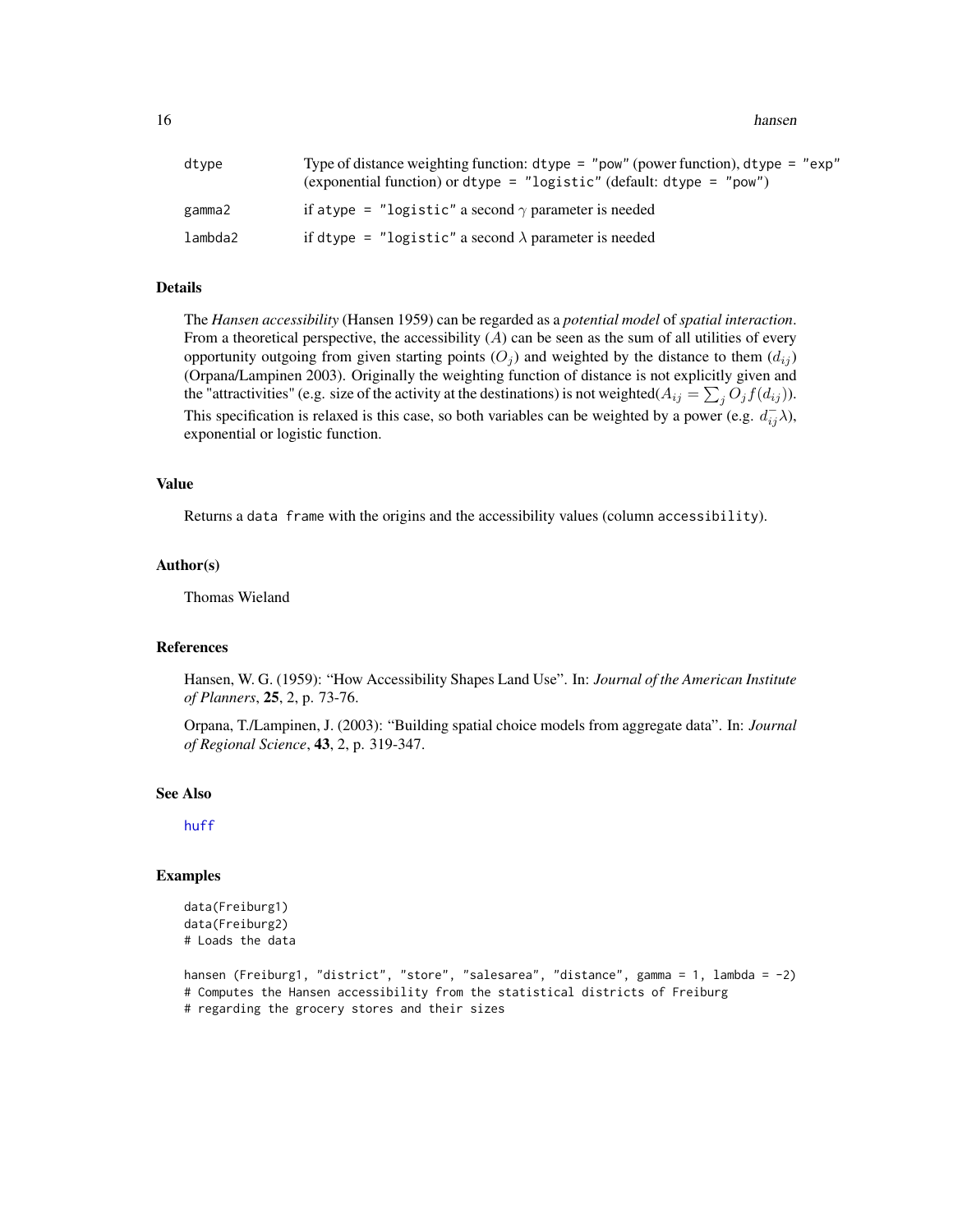<span id="page-16-1"></span><span id="page-16-0"></span>

Calculating the Herfindahl-Hirschman coefficient of concentration, standardized and non-standardized

#### Usage

 $herf(x, norm = FALSE)$ 

#### Arguments

| X    | A numeric vector (e.g. dataset of sales turnover or size of firms)                                                                                                  |
|------|---------------------------------------------------------------------------------------------------------------------------------------------------------------------|
| norm | logical argument that indicates if the function output is the non-standardized or<br>the standardized Herfindahl-Hirschman coefficient (default: norm = FALSE, that |
|      | means the non-standardized Herfindahl-Hirschman coefficient is returned)                                                                                            |

#### Details

The *Herfindahl-Hirschman coefficient* is a popular measure of statistical dispersion, especially used for analyzing concentration in markets, regarding sales turnovers or sizes of  $n$  competing firms in an industry. This indicator is e.g. used as a measure of market power and distortions of competition in the governmental competition policy. The coefficient  $(HHI)$  varies between  $\frac{1}{n}$  (parity resp. no concentration) and 1 (complete concentration). Because the minimum of  $HHI$  is not equal to 0, also a standardized coefficient  $(HHI*)$  with a minimum equal to 0 can be calculated alternatively.

#### Value

A single numeric value of the *Herfindahl-Hirschman coefficient* ( $\frac{1}{n}$  <  $HHI$  < 1) or the *standardized Herfindahl-Hirschman coefficient* (0 < HHI∗ < 1).

#### Author(s)

Thomas Wieland

#### References

Doersam, P. (2004): "Wirtschaftsstatistik anschaulich dargestellt". Heidenau : PD-Verlag.

Lessmann, C. (2005): "Regionale Disparitaeten in Deutschland und ausgesuchten OECD-Staaten im Vergleich". *ifo Dresden berichtet*, 3/2005. [https://www.cesifo-group.de/link/ifodb\\_](https://www.cesifo-group.de/link/ifodb_2005_3_25-33.pdf) [2005\\_3\\_25-33.pdf](https://www.cesifo-group.de/link/ifodb_2005_3_25-33.pdf).

#### See Also

[cv](#page-3-1), [gini](#page-9-1), [herf.eq](#page-17-1)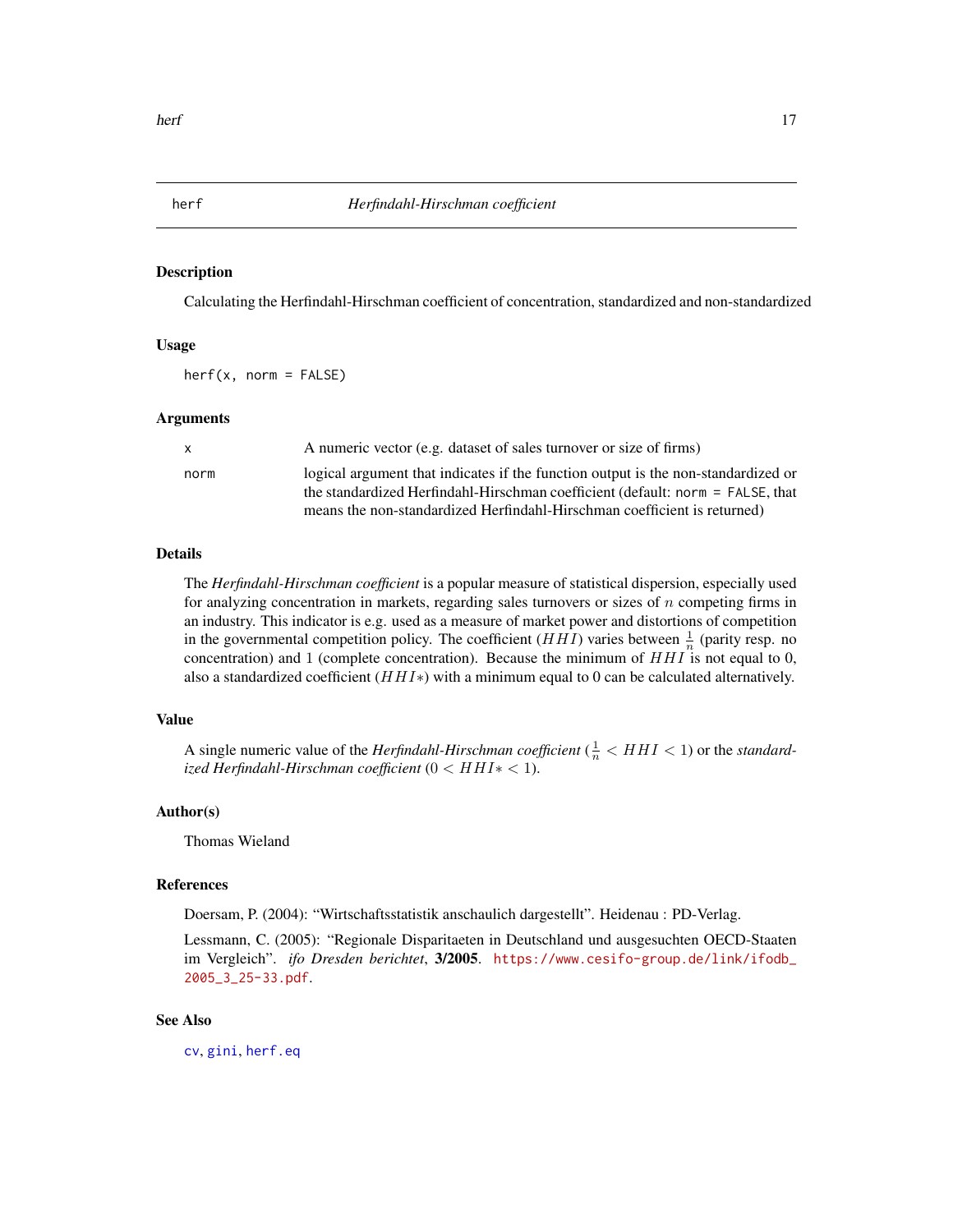18 herf.eq

#### Examples

```
# Example from Doersam (2004):
sales <- c(20,50,20,10)
# sales turnover of four car manufacturing companies
herf(sales)
# returns the non-standardized HHI (0.34)
herf(sales, norm=TRUE)
# returns the standardized HHI (0.12)
```
<span id="page-17-1"></span>

herf.eq *Herfindahl-Hirschman coefficient equivalent number*

#### Description

Calculating the Herfindahl-Hirschman coefficient equivalent number of objects

#### Usage

herf.eq(x)

#### Arguments

x A numeric vector (e.g. dataset of sales turnover or size of firms)

#### Details

The *equivalent number* referring to the *Herfindahl-Hirschman coefficient* (see the function herf()) reflects the theoretical number of economic objects (normally firms) where a calculated coefficient is  $\frac{1}{n}$  (parity).

#### Value

A single numeric value of the *Herfindahl-Hirschman coefficient equivalent number*.

#### Author(s)

Thomas Wieland

#### References

Doersam, P. (2004): "Wirtschaftsstatistik anschaulich dargestellt". Heidenau : PD-Verlag.

#### See Also

[cv](#page-3-1), [gini](#page-9-1), [herf](#page-16-1)

<span id="page-17-0"></span>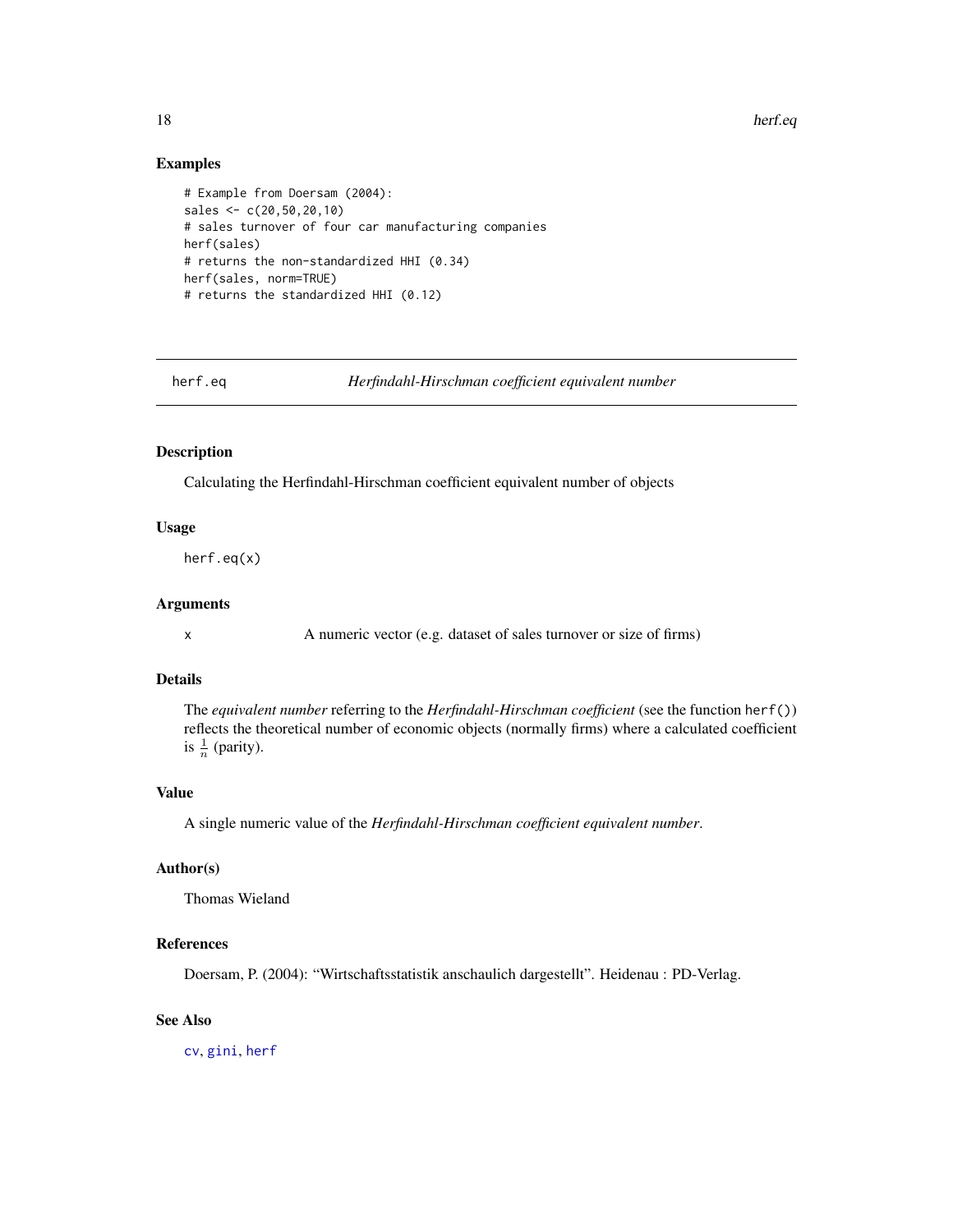#### <span id="page-18-0"></span>huff the contract of the contract of the contract of the contract of the contract of the contract of the contract of the contract of the contract of the contract of the contract of the contract of the contract of the contr

### Examples

```
# Example from Doersam (2004):
sales <- c(20,50,20,10)
# sales turnover of four car manufacturing companies
herf(sales)
# returns the non-standardized HHI (0.34)
herf.eq(sales)
# returns the HHI equivalent number (2.941176)
```
<span id="page-18-1"></span>

huff *Huff model*

#### Description

Calculating market areas using the probabilistic market area model by Huff

#### Usage

```
huff(huffdataset, origins, locations, attrac, dist, gamma = 1, lambda = -2,
\text{atype} = \text{"pow",}, \text{dtype} = \text{"pow",}, \text{gamma2} = \text{NULL}, \text{lambda2} = \text{NULL},output_total = FALSE, origindataset, od_localmarket)
```
#### Arguments

| huffdataset | an interaction matrix which is a data. Frame containing the origins, locations<br>and the explanatory variables                                                                                 |
|-------------|-------------------------------------------------------------------------------------------------------------------------------------------------------------------------------------------------|
| origins     | the column in the interaction matrix huffdataset containing the origins (e.g.<br>ZIP codes)                                                                                                     |
| locations   | the column in the interaction matrix huffdataset containing the locations (e.g.<br>store codes)                                                                                                 |
| attrac      | the column in the interaction matrix huffdataset containing the attractivity<br>variable (e.g. sales area)                                                                                      |
| dist        | the column in the interaction matrix huffdataset containing the transport costs<br>(e.g. travelling time)                                                                                       |
| gamma       | a single numeric value for the exponential weighting of size (default: 1)                                                                                                                       |
| lambda      | a single numeric value for the exponential weighting of distance (transport costs,<br>$default: -2)$                                                                                            |
| atype       | Type of attractivity weighting function: $\text{atype} = \text{"pow" (power function)}$ ,<br>atype = "exp" (exponential function) or atype = "logistic" (default:<br>$atype = "pow")$           |
| dtype       | Type of distance weighting function: $\text{dtype} = \text{``pow''}$ (power function), $\text{dtype} = \text{``exp''}$<br>(exponential function) or dtype = "logistic" (default: dtype = "pow") |
| gamma2      | if atype = "logistic" a second $\gamma$ parameter is needed                                                                                                                                     |
| lambda2     | if dtype = "logistic" a second $\lambda$ parameter is needed                                                                                                                                    |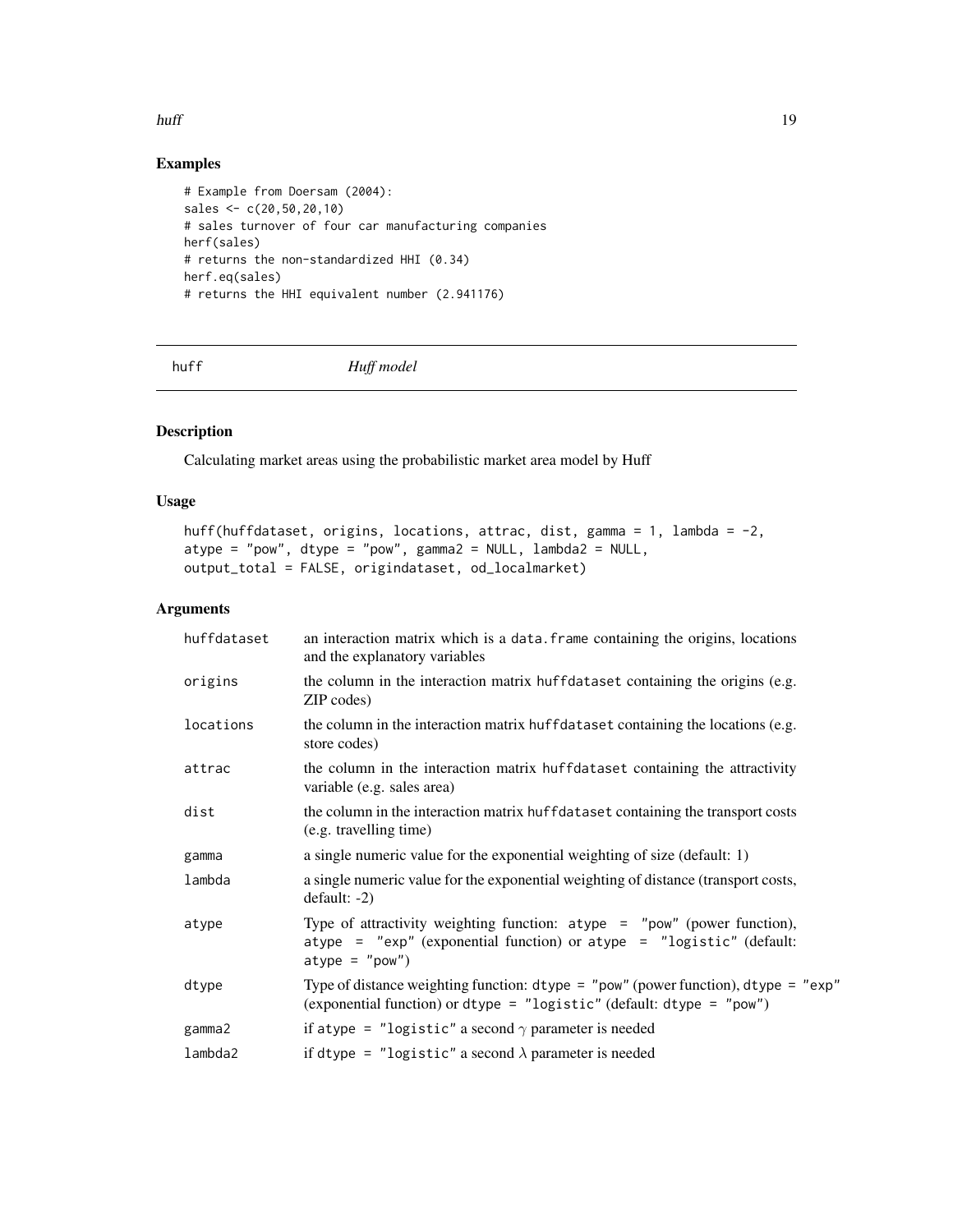| output_total  | logical argument that indicates if the total sales and total shares of the $j$ locations<br>is the output of the function (default: output_total = $FALSE)$ ) |
|---------------|---------------------------------------------------------------------------------------------------------------------------------------------------------------|
| origindataset | a data, frame containing the origins and additional data about their local market<br>potential (e.g. purchasing power, population, households, )              |
|               | od_localmarket a column in origindataset containing the data about the local market potential<br>(e.g. purchasing power, population, households, )            |

#### Details

The *Huff model* (Huff 1962, 1963, 1964) is the most popular *spatial interaction model* for retailing and services and belongs to the family of *probabilistic market area models*. The basic idea of the model is that consumer decisions are not deterministic but probabilistic, so the decision of customers for a shopping location in a competitive environment cannot be predicted exactly. The results of the model are probabilities for these decisions, which can be interpreted as market shares of the regarded locations (j) in the customer origins (i),  $p_{ij}$ , which can be regarded as an equilibrium solution with logically consistent market shares  $(0 < p_{ij} < 1, \sum_{j=1}^{n} p_{ij} = 1)$ . From a theoretical perspective, the model is based on an utility function with two explanatory variables ("attractivity" of the locations, transport costs between origins and locations), which are weighted by an exponent:  $U_{ij} = A_j^{\gamma} d_{ij}^{\gamma} \lambda$ . But the weighting functions can also be exponential or logistic. This function computes the market shares from a given interaction matrix and given weighting parameters. If output\_total = TRUE you need local market information about the origins (e.g. purchasing power, population size etc.) filed in another data.frame, so the function results are the total sales/shares of the given stores/locations.

#### Value

Returns either the input interaction matrix including the calculated shares  $(p_i|j)$  (if output\_total = FALSE) or the total sales (sum\_E\_j) and total shares (share\_j) of the stores locations (if output\_total = TRUE). Both results are data.frame.

#### Author(s)

Thomas Wieland

#### References

Huff, D. L. (1962): "Determination of Intra-Urban Retail Trade Areas". Los Angeles : University of California.

Huff, D. L. (1963): "A Probabilistic Analysis of Shopping Center Trade Areas". In: *Land Economics*, 39, 1, p. 81-90.

Huff, D. L. (1964): "Defining and Estimating a Trading Area". In: *Journal of Marketing*, 28, 4, p. 34-38.

Loeffler, G. (1998): "Market areas - a methodological reflection on their boundaries". In: *GeoJournal*, 45, 4, p. 265-272.

Wieland, T. (2015): "Nahversorgung im Kontext raumoekonomischer Entwicklungen im Lebensmitteleinzelhandel - Konzeption und Durchfuehrung einer GIS-gestuetzten Analyse der Strukturen des Lebensmitteleinzelhandels und der Nahversorgung in Freiburg im Breisgau". Projektbericht.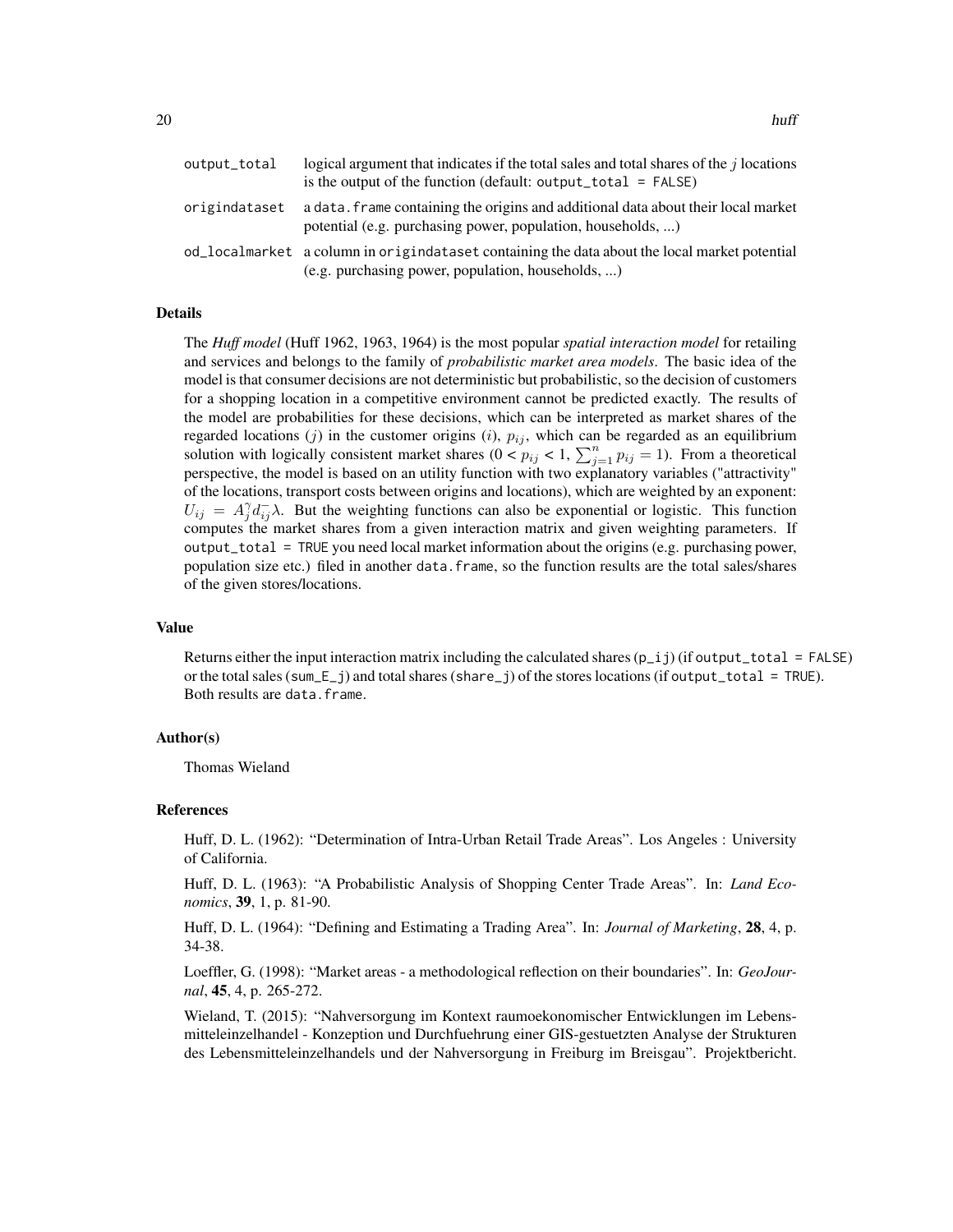#### <span id="page-20-0"></span>krugman.spec 21

Goettingen : GOEDOC, Dokumenten- und Publikationsserver der Georg-August-Universitaet Goettingen. <http://webdoc.sub.gwdg.de/pub/mon/2015/5-wieland.pdf>

#### See Also

[converse](#page-2-1), [reilly](#page-24-1), [reilly.lambda](#page-26-1)

#### Examples

```
data(Freiburg1)
data(Freiburg2)
# Loads the data
huff (Freiburg1, "district", "store", "salesarea", "distance")
# Standard weighting (power function with gamma=1 and lambda=-2)
huff (Freiburg1, "district", "store", "salesarea", "distance", gamma = 1, lambda = -2,
atype="pow", dtype="pow", gamma2 = NULL, lambda2 = NULL, output_total = TRUE, Freiburg2, "ppower")
# Calculating total sales of the stores
```
krugman.spec *Krugman coefficient of regional specialization*

#### Description

Calculating the Krugman coefficient for the specialization of two regions based on regional industry data (normally employment data)

#### Usage

krugman.spec(e\_ij, e\_il, e\_j, e\_l)

#### Arguments

| e_ij | a numeric vector with the employment of the industries $i$ in region $j$ |
|------|--------------------------------------------------------------------------|
| e il | a numeric vector with the employment of the industries $i$ in region $l$ |
| e_i  | a single numeric value reflecting the employment in region $j$           |
| e l  | a single numeric value reflecting the employment in region l             |

#### Details

The *Krugman coefficient of regional specialization*  $(K_{jl})$  is a measure for the dissimilarity of the industrial structure of two regions  $(j \text{ and } l)$  regarding the employment in the i industries in these regions. The coefficient  $K_{jl}$  varies between 0 (no specialization/same structure) and 2 (maximum difference, that means there is no single industry localized in both regions).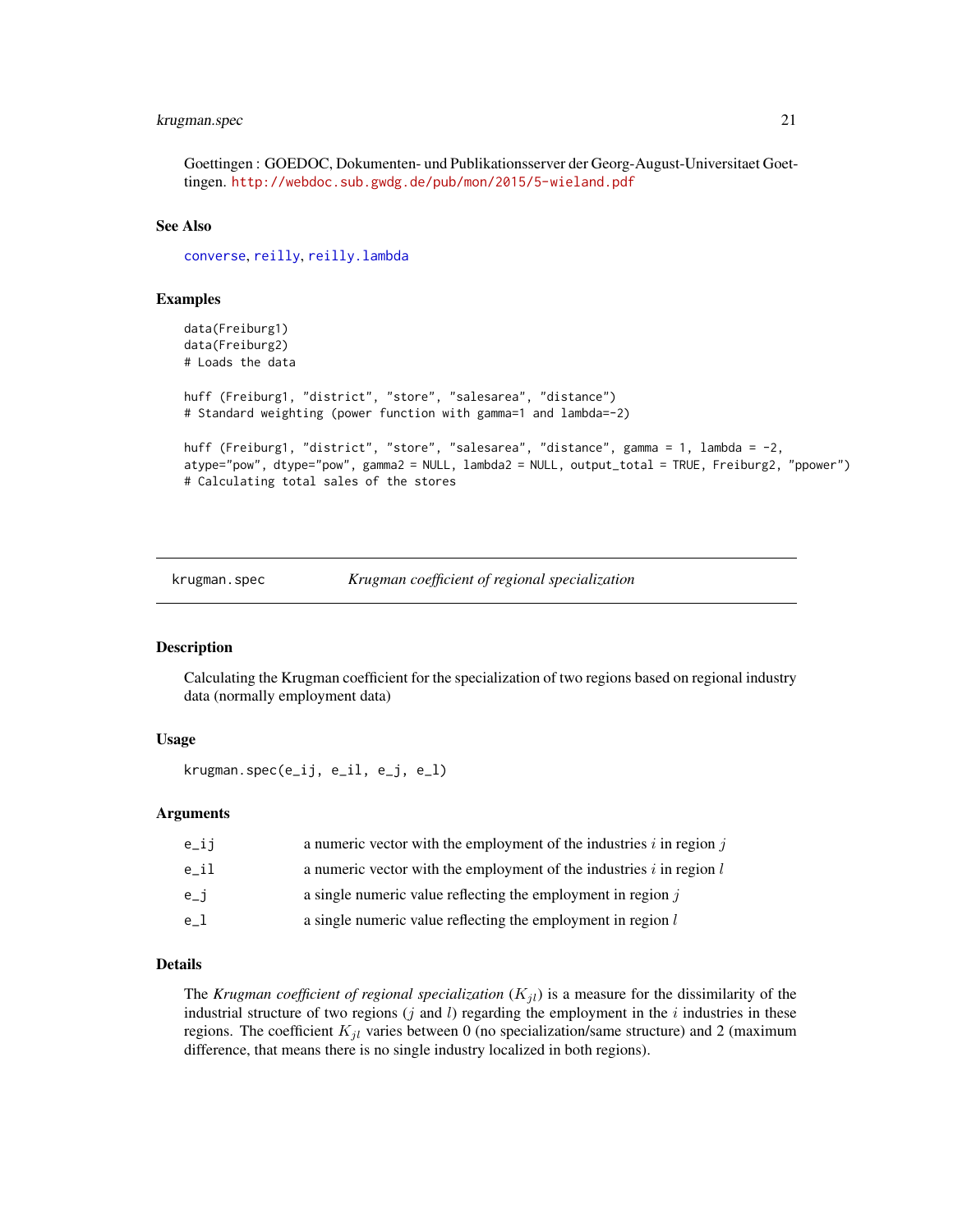#### Value

A single numeric value  $(0 < K_{jl} < 2)$ 

#### Author(s)

Thomas Wieland

### References

Farhauer, O./Kroell, A. (2013): "Standorttheorien: Regional- und Stadtoekonomik in Theorie und Praxis". Wiesbaden : Springer.

#### See Also

[gini.conc](#page-10-1), [gini.spec](#page-12-1)

#### Examples

```
# Example from Farhauer/Kroell (2013), modified:
E_{i,j} \leftarrow c(20,10,70,0,0)# employment of five industries in region j
E_i1 \leftarrow c(0, 0, 0, 60, 40)# employment of five industries in region l
E_j <- 100
E_l < -100# over-all employment in regions j and l
krugman.spec(E_ij, E_il, E_j, E_l)
# results the specialization coefficient (2)
```
#### locq *Location quotient*

#### Description

Calculating the *location quotient*

#### Usage

 $locq(e_i, e_j, e_i, e_i)$ 

#### Arguments

| e_ij | a single numeric value with the employment of industry $i$ in region $j$ |
|------|--------------------------------------------------------------------------|
| e_i  | a single numeric value with the over-all employment in region $j$        |
| e i  | a single numeric value with the over-all employment in industry $i$      |
| e    | a single numeric value with the over-all employment in all regions       |

<span id="page-21-0"></span>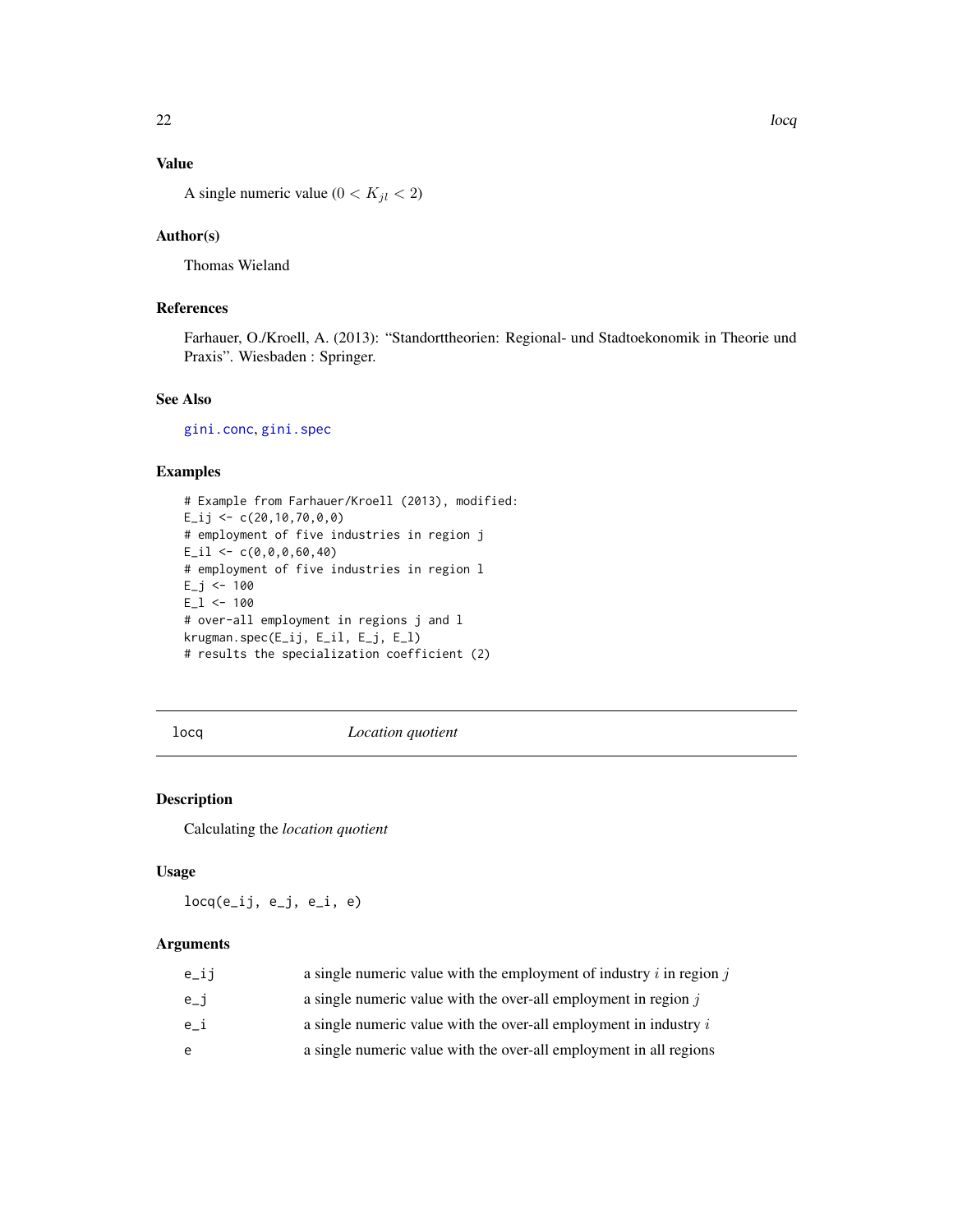#### <span id="page-22-0"></span>portfolio 23

#### Details

The *location quotient* is a simple measure for the concentration of an industry  $(i)$  in a region  $(j)$  and is also the mathematical basis for other related indicators in regional economics (e.g. gini.conc()). The function returns the value  $LQ$  which is equal to 1 if the concentration of the regarded industry is exactly the same as the over-all concentration (that means, it is proportionally represented in region j). If the value of  $LQ$  is smaller (bigger) than 1, the industry is underrepresented (overrepresented). The function checks the input values for errors (i.e. if employment in a region is bigger than over-all employment).

#### Value

```
A single numeric value (LQ)
```
#### Author(s)

Thomas Wieland

#### References

Farhauer, O./Kroell, A. (2013): "Standorttheorien: Regional- und Stadtoekonomik in Theorie und Praxis". Wiesbaden : Springer.

#### See Also

[gini.conc](#page-10-1), [gini.spec](#page-12-1)

#### Examples

# Example from Farhauer/Kroell (2013): locq (1714, 79006, 879213, 15593224) # returns the location quotient (0.3847623)

<span id="page-22-1"></span>portfolio *Portfolio matrix*

#### Description

Portfolio matrix plot comparing two numeric vectors

#### Usage

```
portfolio(x, y, z, label_x = "X", label_y = "Y", heading = "Portfolio",
pcol = "given", colsp = 0, leg = FALSE, leg\_vec = 0, leg\_fsize = 1,leg_x = -max_val, leg_y = -max_val/2)
```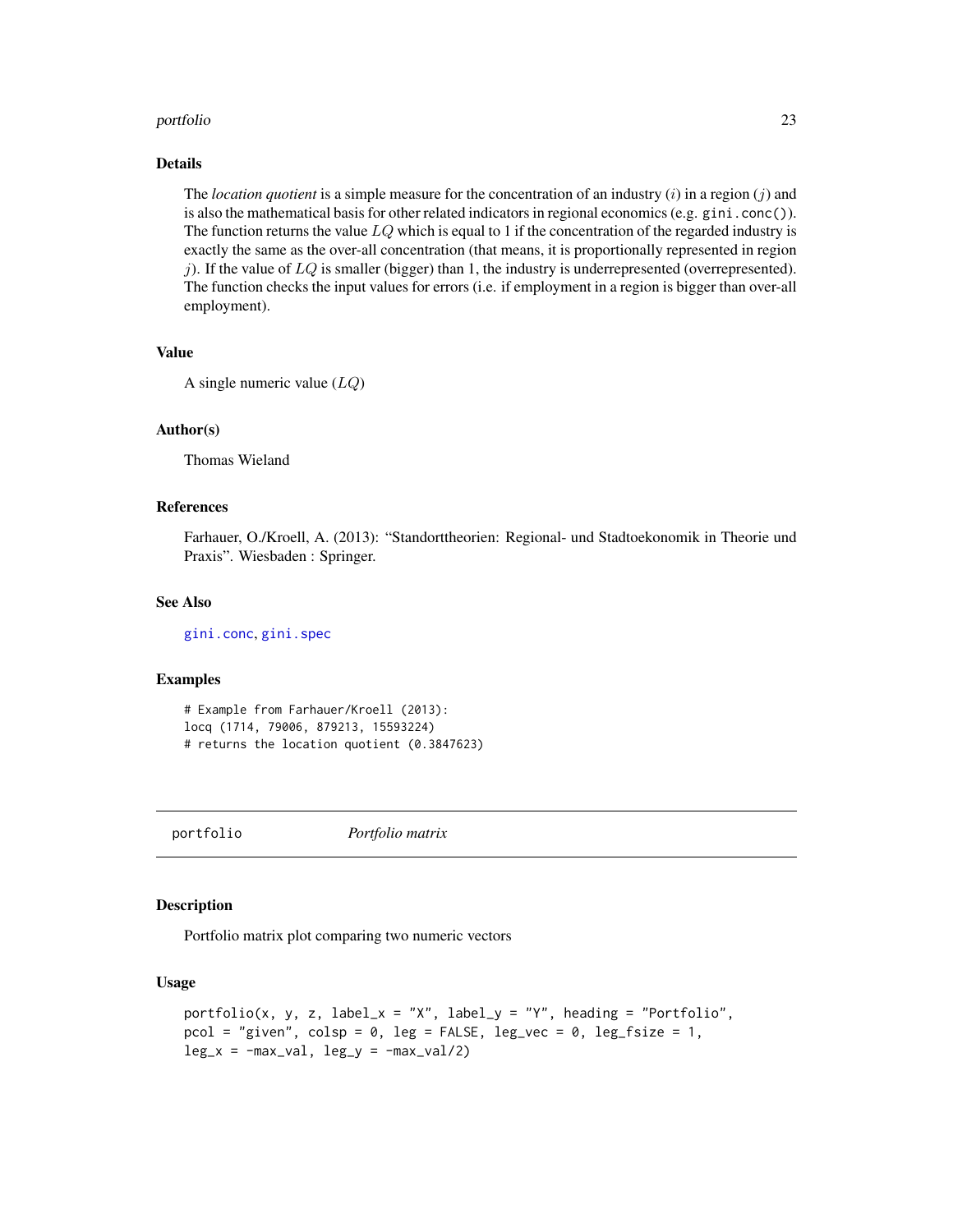#### Arguments

| $\mathsf{x}$ | A numeric vector representing the values for the x axis                                                                                                  |
|--------------|----------------------------------------------------------------------------------------------------------------------------------------------------------|
| У            | A numeric vector representing the values for the y axis                                                                                                  |
| z            | A numeric vector representing the size of the points/bubbles                                                                                             |
| label_x      | Label for the x axis                                                                                                                                     |
| label_y      | Label for the y axis                                                                                                                                     |
| heading      | Heading for the plot                                                                                                                                     |
| pcol         | indicates if the colors of the points are given by the user ( $pcol = "given")$ and<br>defined by the vector colsp or set by random ( $pcol = "random")$ |
| colsp        | a vector representing the user-defined colors of the points                                                                                              |
| leg          | logical argument that indicates if the plot has a legend or not (default: $leg = FALSE$ )                                                                |
| leg_vec      | if $leg = TRUE$ , this vector defines the values for the plot legend                                                                                     |
| leg_fsize    | if $leg = TRUE$ , this value defines the font size of the legend                                                                                         |
| $leg_x$      | if $leg = TRUE: x coordinate for the legend (default: leg_x=-max_val, where$<br>max_val is the maximum value of all values in the dataset)               |
| $leg_y$      | if $leg = TRUE$ : y coordinate for the legend (default: $leg_y = -max_y a1/2$ , where<br>max_val is the maximum value of all values in the dataset)      |

#### Details

The *portfolio matrix* is a graphic tool displaying the development of one variable compared to another variable. The plot shows the regarded variable on the  $x$  axis and a variable with which it is confronted on the y axis while the graph is divided in four quadrants. Originally, the *portfolio matrix* was developed by the *Boston Consulting Group* to analyze the performance of product lines in marketing, also known as the *growth-share matrix*. The quadrants show the performace of the regarded objects (stars, cash cows, question marks, dogs) (Henderson 1973). But the *portfolio matrix* can also be used to analyze/illustrate the world market integration of a region or a national economy by confronting e.g. the increase in world market share  $(x \text{ axis})$  and the world trade growth (y axis) (Baker et al. 2002). Another option is to analyze/illustrate the economic performance of a region (Howard 2007). E.g. it is possible to confront the growth of industries in a region with the all-over growth of these industries in the national economy.

#### Value

A plot of the portfolio matrix

#### Author(s)

Thomas Wieland

#### References

Baker, P./von Kirchbach, F./Mimouni, M./Pasteels, J.-M. (2002): "Analytical tools for enhancing the participation of developing countries in the Multilateral Trading System in the context of the Doha Development Agenda". In: *Aussenwirtschaft*, 57, 3, p. 343-372.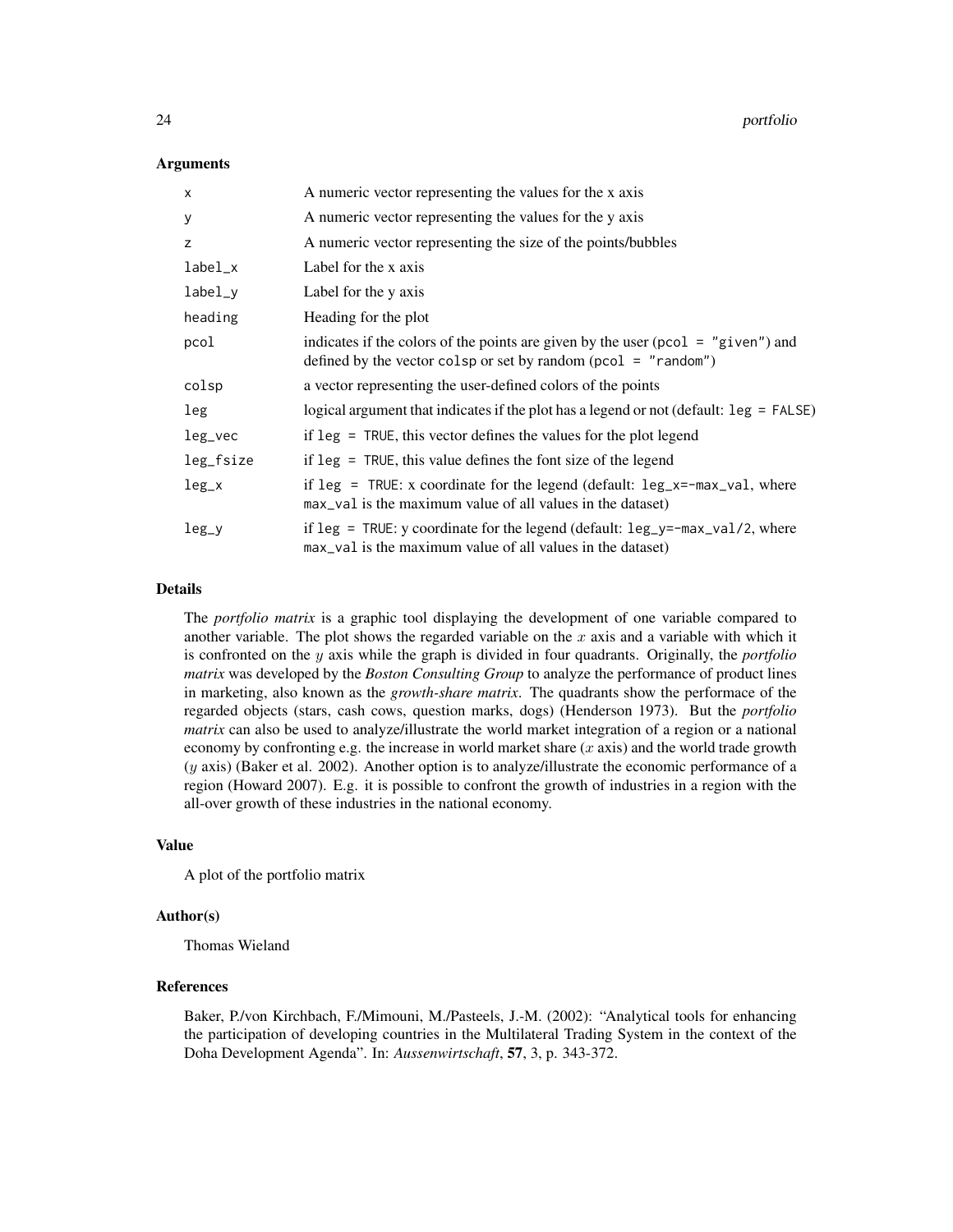#### <span id="page-24-0"></span>reilly the contract of the contract of the contract of the contract of the contract of the contract of the contract of the contract of the contract of the contract of the contract of the contract of the contract of the con

Howard, D. (2007): "A regional economic performance matrix - an aid to regional economic policy development". In: *Journal of Economic and Social Policy*, 11, 2, Art. 4.

Henderson, B. D. (1973): "The Experience Curve - Reviewed, IV. The Growth Share Matrix or The Product Portfolio". The Boston Consulting Group (BCG).

#### See Also

[shift](#page-27-1)

#### Examples

```
data(Freiburg)
# Loads the data
industries <- Freiburg$industry
x <- Freiburg$e_g_Freiburg_0814
y <- Freiburg$e_g_Germany_0814
z <- Freiburg$e_Freiburg2014
portfolio(x,y,z, "Freiburg", "Germany", "Growth portfolio Freiburg and Germany",
pcol="given", colsp=Freiburg$color, leg=1, leg_vec=industries, leg_fsize=0.6)
# Creates a portfolio comparing the industry growth in Freiburg and Germany
```
#### <span id="page-24-1"></span>reilly *Law of retail gravitation by Reilly*

#### Description

Calculating the proportion of sales from an intermediate town between two cities or retail locations

#### Usage

reilly(P\_a, P\_b, D\_a, D\_b, gamma = 1, lambda = 2)

#### Arguments

| $P_a$  | a single numeric value of attractivity/population size of location/city $a$                            |
|--------|--------------------------------------------------------------------------------------------------------|
| $P_b$  | a single numeric value of attractivity/population size of location/city $b$                            |
| $D_a$  | a single numeric value of the distance from the intermediate town to location/city<br>$\boldsymbol{a}$ |
| $D_b$  | a single numeric value of the distance from the intermediate town to location/city<br>b                |
| gamma  | a single numeric value for the exponential weighting of size (default: 1)                              |
| lambda | a single numeric value for the exponential weighting of distance (transport costs,<br>$default: -2)$   |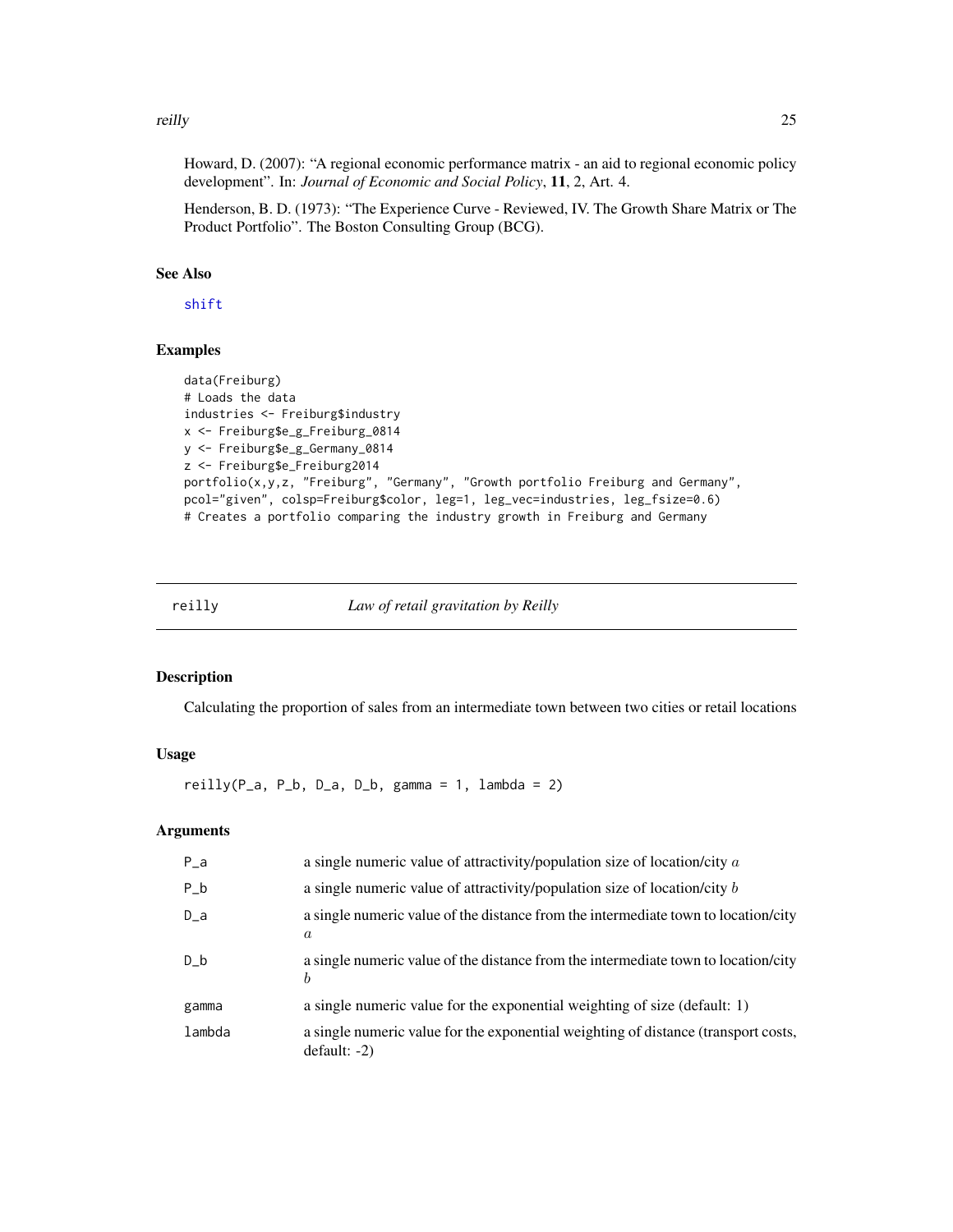<span id="page-25-0"></span>The *law of retail gravitation* by Reilly (1929, 1931) was the first *spatial interaction model* for retailing and services. This "law" states that two cities/locations attract customers from an intermediate town proportionally to the attractivity/population size of the two cities/locations and in inverse proportion to the squares of the transport costs (e.g. distance, travelling time) from these two locations to the intermediate town. But both variables can be weighted by exponents. The distance exponent can also be derived from empirical data (see the function reilly.lambda). The *breaking point formula* by Converse (1949) is a separate transformation of Reilly's law (see the function converse). The models by Reilly and Converse are simple *spatial interaction models* and are considered as *deterministic market area models* due to their exact allocation of demand origins to locations. A probabilistic approach including a theoretical framework was developed by Huff (1962) (see the function huff).

#### Value

a list with three values (relation\_AB: relation of trade between cities/locations  $a$  and  $b$ , prop\_A: proportion of city/location  $a$ , prop\_B: proportion of city/location  $b$ )

#### Author(s)

Thomas Wieland

#### References

Converse, P. D. (1949): "New Laws of Retail Gravitation". In: *Journal of Marketing*, 14, 3, p. 379-384.

Huff, D. L. (1962): "Determination of Intra-Urban Retail Trade Areas". Los Angeles : University of California.

Loeffler, G. (1998): "Market areas - a methodological reflection on their boundaries". In: *GeoJournal*, 45, 4, p. 265-272

Reilly, W. J. (1929): "Methods for the Study of Retail Relationships". *Studies in Marketing*, 4. Austin : Bureau of Business Research, The University of Texas.

Reilly, W. J. (1931): "The Law of Retail Gravitation". New York.

#### See Also

[huff](#page-18-1), [converse](#page-2-1), [reilly.lambda](#page-26-1)

```
# Example from Converse (1949):
reilly (39851, 37366, 27, 25)
# two cities (pop. size 39.851 and 37.366)
# with distances of 27 and 25 miles to intermediate town
myresults <- reilly (39851, 37366, 27, 25)
myresults$prop_A
# proportion of location a
```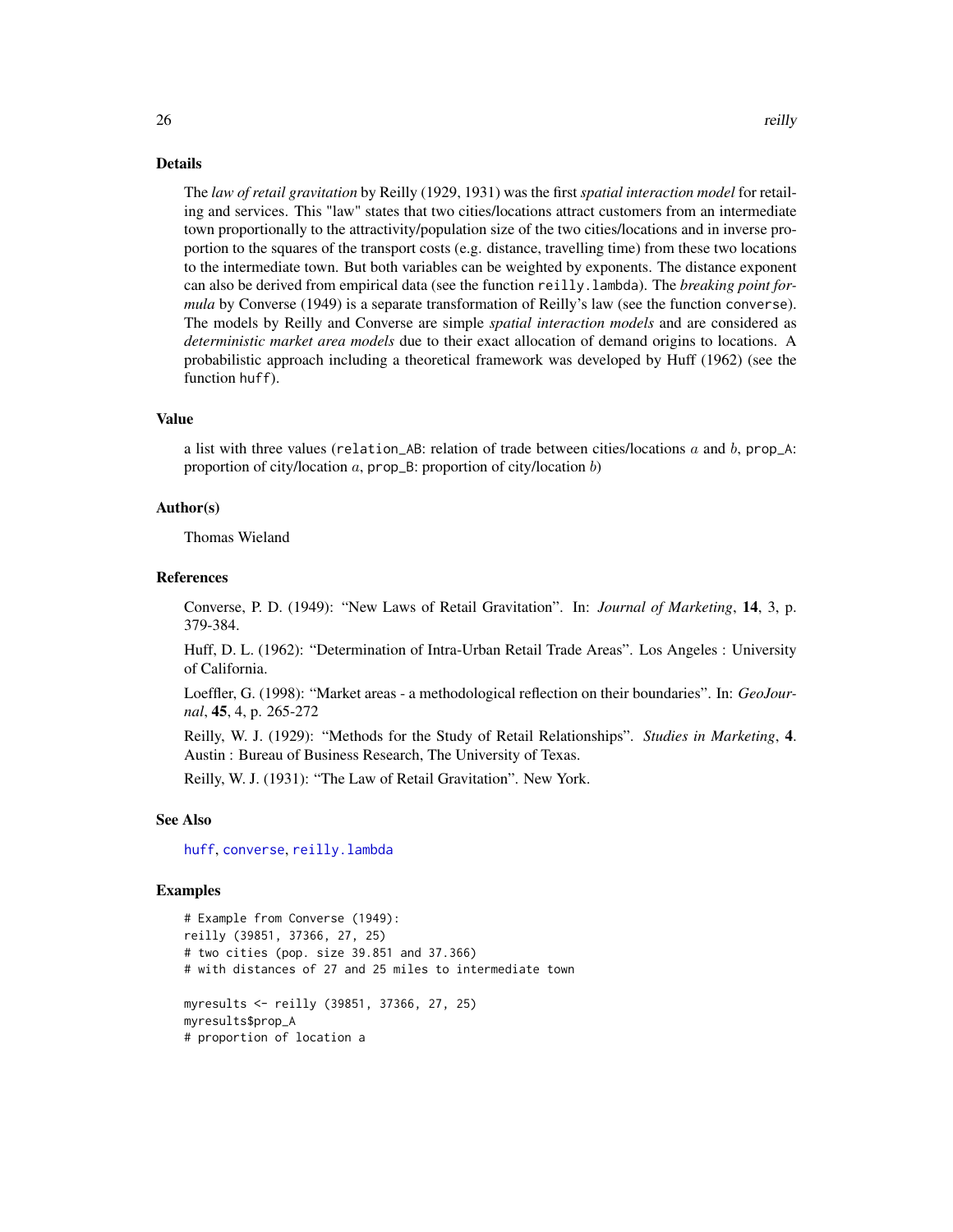<span id="page-26-1"></span><span id="page-26-0"></span>

Deriving the distance exponent in Reilly's law of retail gravitation from empirical data

#### Usage

reilly.lambda(P\_a, P\_b, D\_a, D\_b, B\_a\_div\_B\_b)

#### Arguments

| P a         | a single numeric value of attractivity/population size of location/city $a$                            |
|-------------|--------------------------------------------------------------------------------------------------------|
| P b         | a single numeric value of attractivity/population size of location/city $b$                            |
| $D_a$       | a single numeric value of the distance from the intermediate town to location/city<br>$\boldsymbol{a}$ |
| $D_b$       | a single numeric value of the distance from the intermediate town to location/city<br>h                |
| B_a_div_B_b | relation of trade between cities/locations $a$ and $b$                                                 |

#### Details

The *law of retail gravitation* by Reilly (1929, 1931) was the first *spatial interaction model* for retailing and services. This "law" states that two cities/locations attract customers from an intermediate town proportionally to the attractivity/population size of the two cities/locations and in inverse proportion to the squares of the transport costs (e.g. distance, travelling time) from these two locations to the intermediate town. But both variables can be weighted by exponents (see the function reilly). The distance exponent (lambda) can also be derived from empirical data. The *breaking point formula* by Converse (1949) is a separate transformation of Reilly's law (see the function converse). The models by Reilly and Converse are simple *spatial interaction models* and are considered as *deterministic market area models* due to their exact allocation of demand origins to locations. A probabilistic approach including a theoretical framework was developed by Huff (1962) (see the function huff).

#### Value

a single numeric value (lambda)

#### Author(s)

Thomas Wieland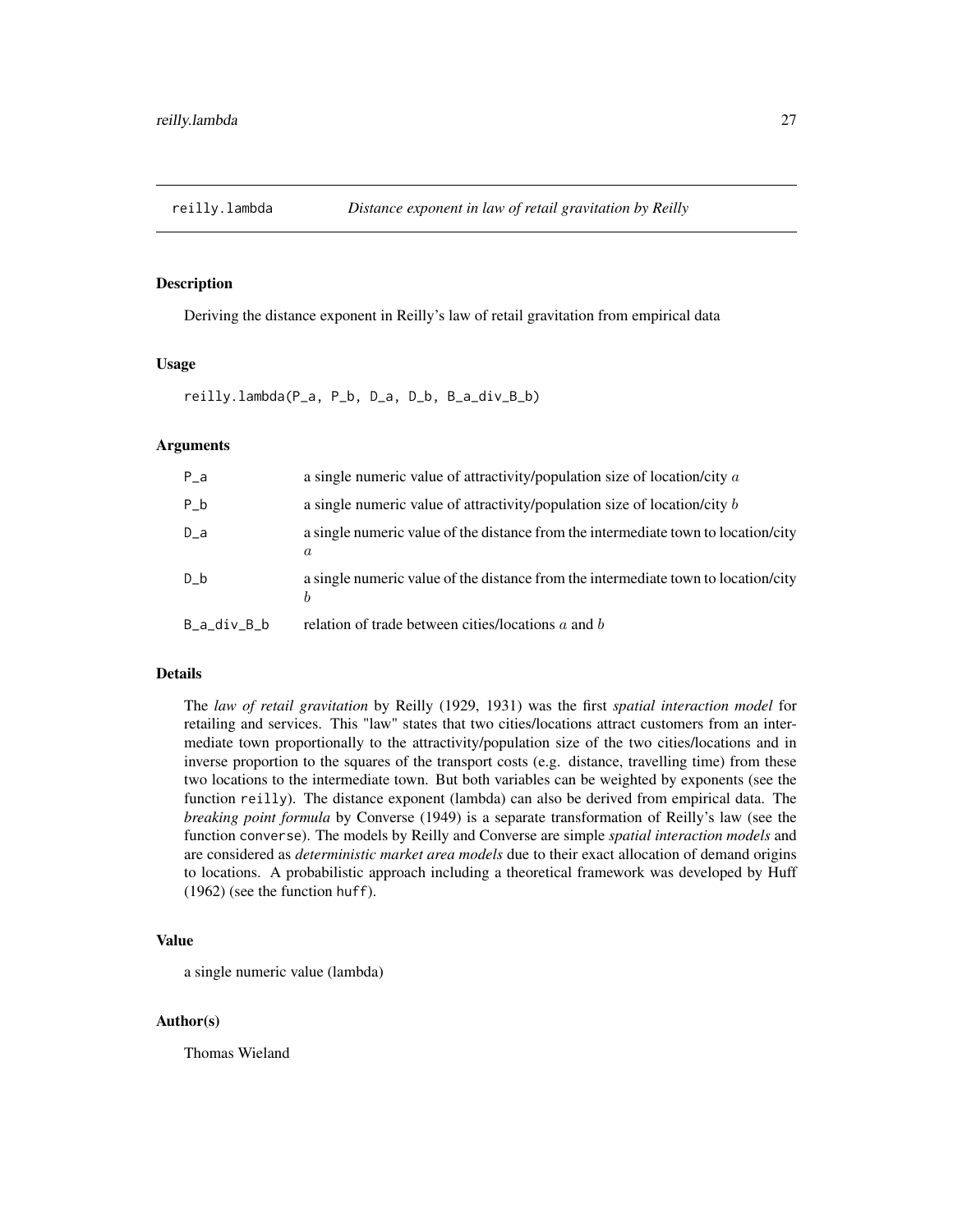Converse, P. D. (1949): "New Laws of Retail Gravitation". In: *Journal of Marketing*, 14, 3, p. 379-384.

Huff, D. L. (1962): "Determination of Intra-Urban Retail Trade Areas". Los Angeles : University of California.

Loeffler, G. (1998): "Market areas - a methodological reflection on their boundaries". In: *GeoJournal*, 45, 4, p. 265-272

Reilly, W. J. (1929): "Methods for the Study of Retail Relationships". *Studies in Marketing*, 4. Austin : Bureau of Business Research, The University of Texas.

Reilly, W. J. (1931): "The Law of Retail Gravitation". New York.

#### See Also

[reilly](#page-24-1), [huff](#page-18-1), [converse](#page-2-1)

#### Examples

```
# Example from Converse (1949):
reilly.lambda (39851, 37366, 27, 25, 0.9143555)
# returns lambda of about 2
```
<span id="page-27-1"></span>shift *Shift-share analysis*

#### Description

Analyzing regional growth with the shift-share analysis

#### Usage

```
shift(region_t, region_t1, nation_t, nation_t1)
```
#### Arguments

| region_t  | a numeric vector with $i$ values containing the employment in $i$ industries in a<br>region at time t                   |
|-----------|-------------------------------------------------------------------------------------------------------------------------|
| region_t1 | a numeric vector with $i$ values containing the employment in $i$ industries in a<br>region at time $t+1$               |
| nation_t  | a numeric vector with $i$ values containing the employment in $i$ industries in the<br>national economy at time t       |
| nation_t1 | a numeric vector with $i$ values containing the employment in $i$ industries in the<br>national economy at time $t + 1$ |

<span id="page-27-0"></span>28 shift and the state of the state of the state of the state of the state of the state of the state of the state of the state of the state of the state of the state of the state of the state of the state of the state of t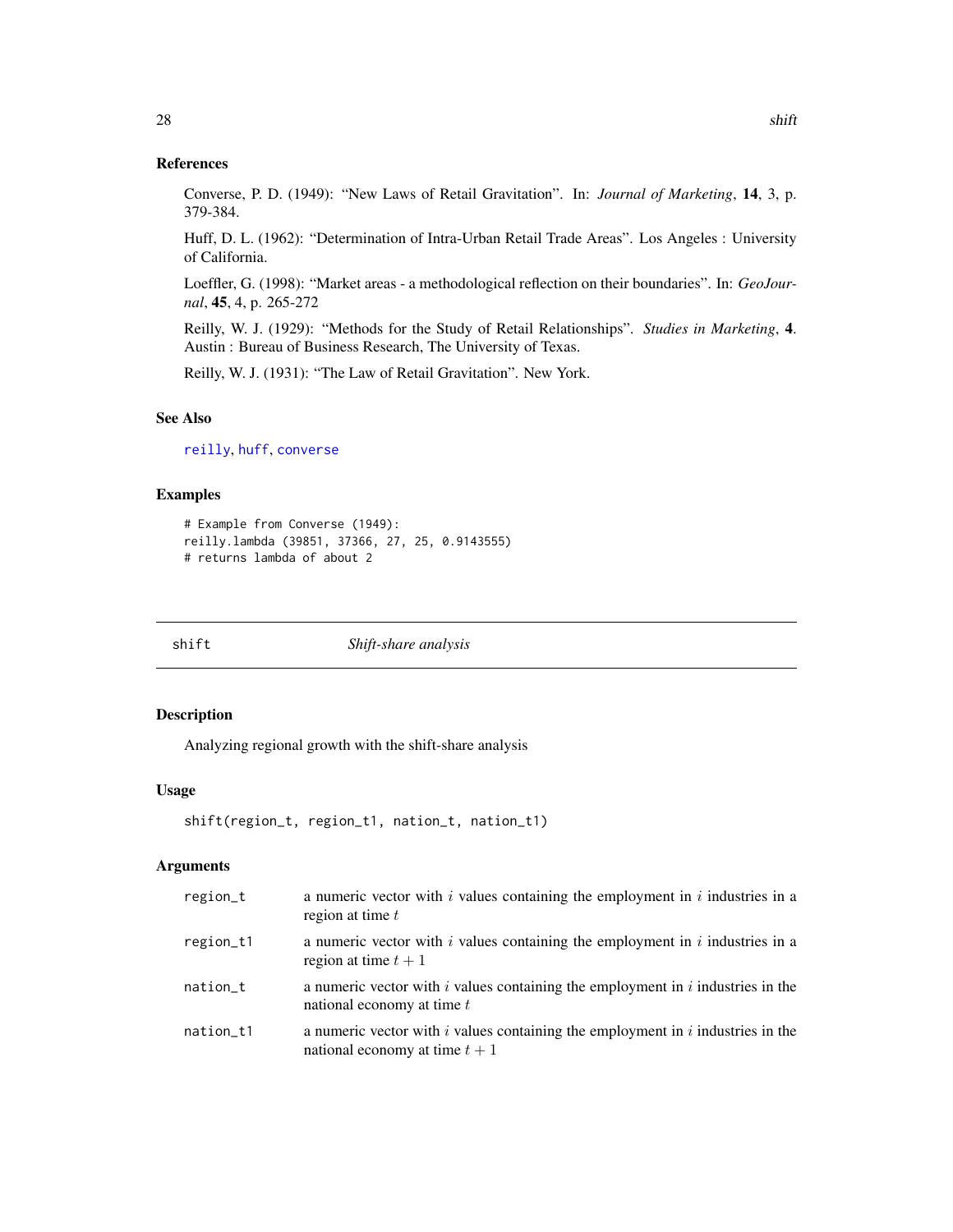## <span id="page-28-0"></span>shift 29

#### Details

The *shift-share analysis* (Dunn 1960) adresses the regional growth (or decline) regarding the overall development in the national economy. The aim of this analysis model is to identify which parts of the regional economic development can be traced back to national trends, effects of the regional industry structure and (positive) regional factors. As there is more than one way to calculate a *shift-share analysis* and the terms are not used consequently in the regional economic literature, this function and the documentation use the formulas and terms given in Farhauer/Kroell (2013). This function calculates the *net proportionality shift* (nps), the *net differential shift* (nds) and the *net total shift* (nts) where the last one represents the residuum of (positive) regional factors.

#### Value

a list with three values  $(nps, nds, nts)$ 

#### Author(s)

Thomas Wieland

#### References

Casler, S. D. (1989): "A Theoretical Context for Shift and Share Analysis". In: *Regional Studies*, 23, 1, p. 43-48.

Dunn, E. S. Jr. (1960): "A statistical and analytical technique for regional analysis". In: *Papers and Proceedings of the Regional Science Association*, 6, p. 97-112.

Farhauer, O./Kroell, A. (2013): "Standorttheorien: Regional- und Stadtoekonomik in Theorie und Praxis". Wiesbaden : Springer.

#### See Also

#### [portfolio](#page-22-1)

```
# Example from Farhauer/Kroell (2013):
region_A_t <- c(90,20,10,60)
region_A_t1 <- c(100,40,10,55)
# data for region A (time t and t+1)
nation_X_t <- c(400,150,150,400)
nation_X_t1 <- c(440,210,135,480)
# data for the national economy (time t and t+1)
resultsA <- shift(region_A_t, region_A_t1, nation_X_t, nation_X_t1)
# results for region A
region_B_t <- c(60,30,30,40)
region_B_t1 <- c(85,55,40,35)
# data for region B (time t and t+1)
resultsB <- shift(region_B_t, region_B_t1, nation_X_t, nation_X_t1)
# results for region B
region_C_t <- c(250,100,110,300)
region_C_t1 <- c(255,115,85,390)
# data for region C (time t and t+1)
```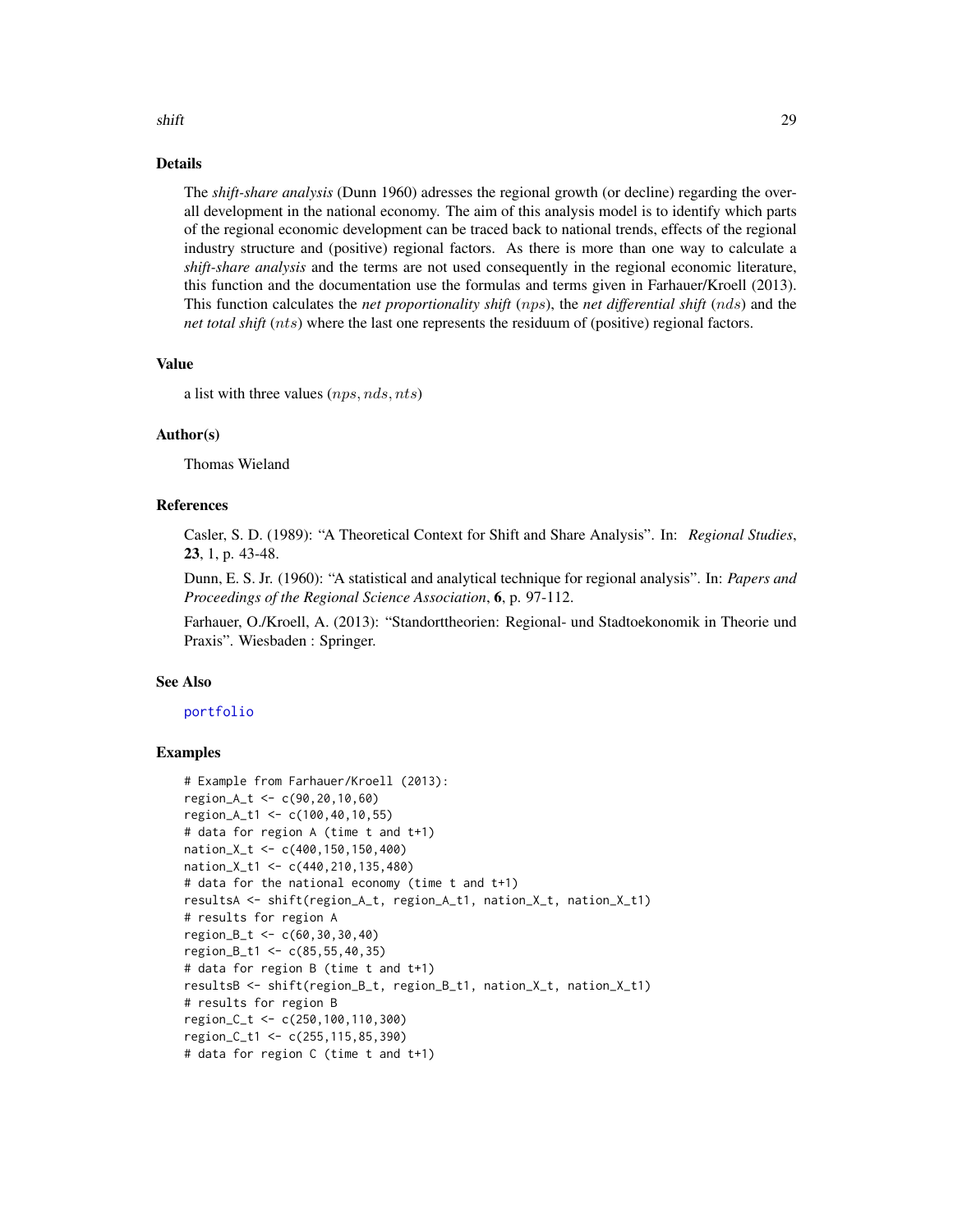30 shift

```
resultsC <- shift(region_C_t, region_C_t1, nation_X_t, nation_X_t1)
# results for region C
# Example Freiburg dataset
data(Freiburg)
# Loads the data
shift(Freiburg$e_Freiburg2008, Freiburg$e_Freiburg2014, Freiburg$e_Germany2008,
Freiburg$e_Germany2014)
# results for Freiburg and Germany (2008 vs. 2014)
```